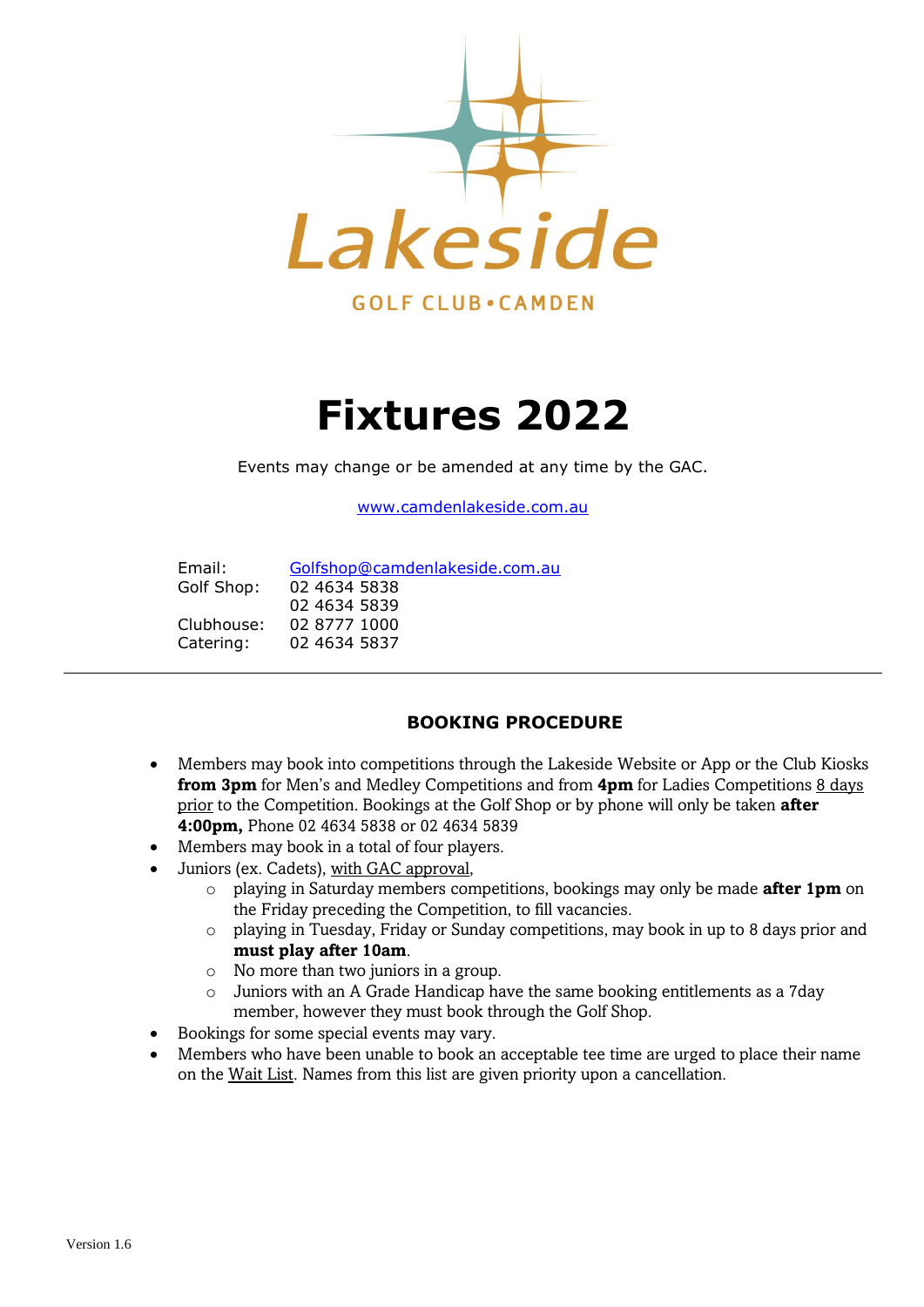#### **JANUARY 2022**

| <b>Date</b>                | <b>Event</b>                                                                                                                                          | <b>Book On</b> |
|----------------------------|-------------------------------------------------------------------------------------------------------------------------------------------------------|----------------|
| Saturday 1 January, 2022   | <b>New Years Day (Public Holiday)</b>                                                                                                                 | 03/12/2021     |
|                            | Medley Single Stableford with 2BBB in conjunction.                                                                                                    |                |
|                            |                                                                                                                                                       |                |
| Sunday 2 January 2022      | Open Medley Single Stableford with 2Ball Aggregate in conjunction.                                                                                    | 24/12/2021     |
| Monday 3 January 2022      | <b>Additional Public Holiday</b><br>Open Medley Single Stableford with 2Ball Aggregate in conjunction.                                                | 05/12/2021     |
| Tuesday 4 January 2022     | Open Medley Single Par with 2BBB Par in conjunction                                                                                                   | 24/12/2021     |
| Wednesday 5 January 2022   |                                                                                                                                                       |                |
| Thursday 6 January 2022    |                                                                                                                                                       |                |
| Friday, 7 January 2022     | Open Medley Single Stableford with 2BBB in conjunction.                                                                                               | 30/12/2021     |
| Saturday 8 January 2022    | <b>Men's Monthly Medal</b><br>18 Hole Stroke - A, B and C Grades.<br>Ladies Single Stableford                                                         | 31/12/2021     |
| Sunday, 9 January 2022     | Open Medley Single Stableford with 2Ball Multiplier in conjunction                                                                                    | 01/01/2022     |
| Monday, 10 January 2022    |                                                                                                                                                       |                |
| Tuesday, 11 January 2022   | Open Medley Single Stableford with 4BBB Best 2 scores to count<br><b>Ladies Single Stableford</b>                                                     | 03/01/2021     |
| Wednesday 12 January 2022  |                                                                                                                                                       |                |
| Thursday 13 January 2022   |                                                                                                                                                       |                |
| Friday 14 January 2022     | <b>Fantastic Friday</b><br>Open Medley. Single Stableford with 2Ball Aggregate in conjunction                                                         | 06/01/2021     |
| Saturday 15 January 2022   | Men's Single Stableford with 2Ball Aggregate in conjunction.<br><b>Ladies Single Stableford</b>                                                       | 07/01/2021     |
| Sunday, 16 January 2022    | Open Medley Single Stableford with 2BBB in conjunction                                                                                                | 08/01/2022     |
| Monday, 17 January 2022    |                                                                                                                                                       |                |
| Tuesday 18 January 2022    | <b>Tiger Tuesday - Mid Week Monthly Medal</b>                                                                                                         | 10/01/2022     |
|                            | Open Men's Single Stableford + 2 Ball Aggregate in conjunction<br>Ladies Single Stableford 2Ball Agg in Conjunction                                   |                |
| Wednesday 19 January 2022  |                                                                                                                                                       |                |
| Thursday 20 January 2022   |                                                                                                                                                       |                |
| Friday 21 January 2022     | Open Medley Single Stableford with 2Ball Multiplier in conjunction                                                                                    | 13/01/2022     |
| Saturday 22 January 2022   | Men's Single Stableford with Sixes Teams Event in conjunction<br>Ladies Single Stableford 2BBB in conjunction                                         | 14/01/2022     |
| Sunday 23 January 2022     | Open Medley Single Stableford with 2BBB in conjunction                                                                                                | 15/01/2022     |
| Monday 24 January 2022     |                                                                                                                                                       |                |
| Tuesday 25 January 2022    | Open Medley Single Stableford with 2 Ball Aggregate in conjunction<br>Ladies Single Stableford 2Ball Agg in Conjunction.                              | 17/01/2022     |
| Wednesday 26 January, 2022 | <b>Australia Day (Public Holiday)</b>                                                                                                                 | 28/12/2022     |
| $\frac{1}{\sqrt{2}}$       | Open Medley Single Stableford with2BBB All-Ways in conjunction                                                                                        |                |
| Thursday 27 January 2022   |                                                                                                                                                       |                |
| Friday 28 January 2022     | Open Medley Single Stableford with 2BBB in conjunction                                                                                                | 19/01/2022     |
| Saturday 29 January 2022   | <b>Savage Saturday</b><br>Men's Single Stableford with 2Ball Aggregate in conjunction.<br>Ladies Single Stableford 2Ball Special Sixes in Conj. (AMB) | 20/01/2022     |
| Sunday 30 January 2022     | Open Medley Single Stableford with 2Ball Multiplier in conjunction.<br><b>Men's Major Pennants</b>                                                    | 21/01/2022     |
| Monday, 31 January 2022    |                                                                                                                                                       |                |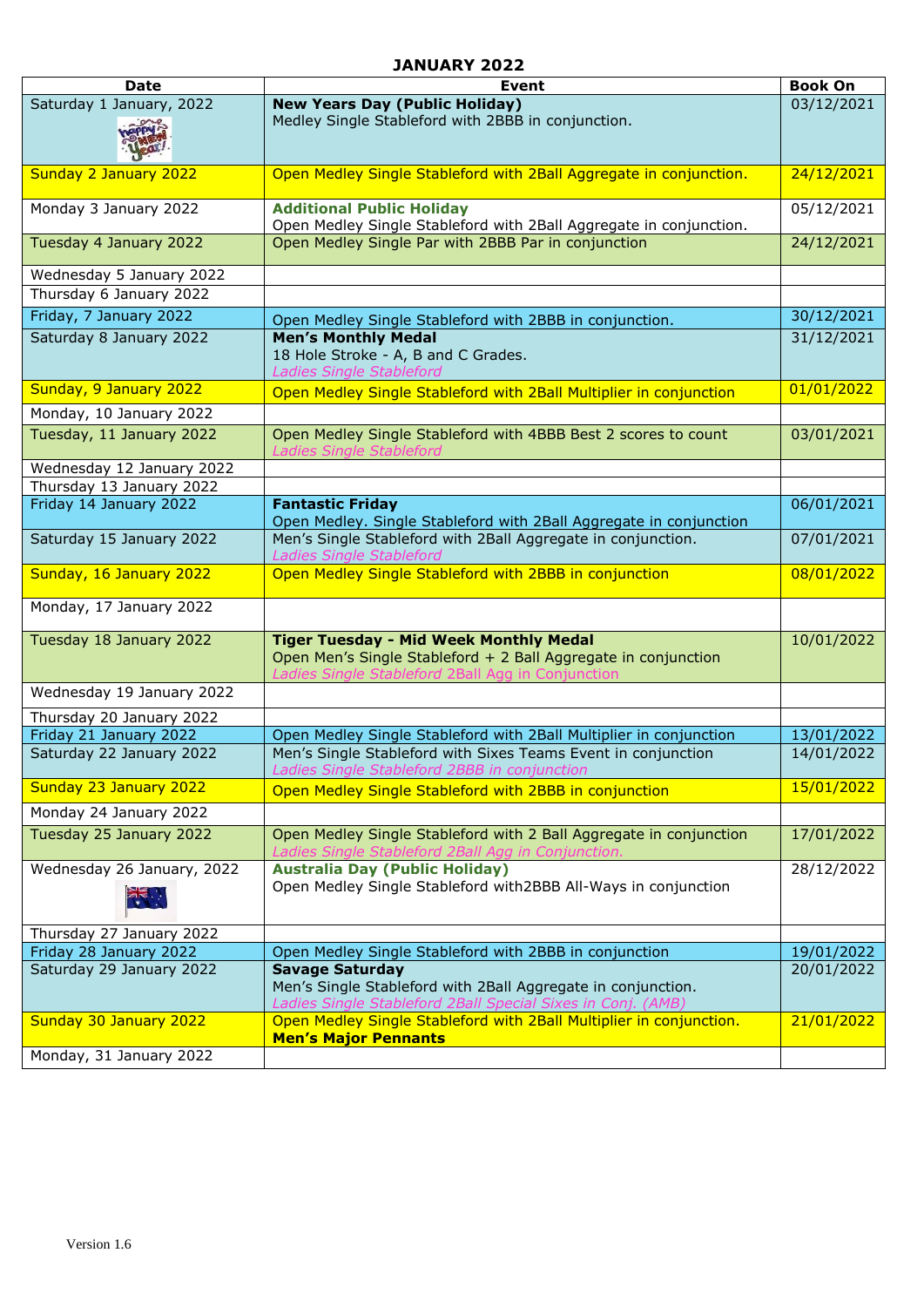#### **FEBRUARY 2022**

| <b>DATE</b>                | <b>EVENT</b>                                                                                                                                                                                                                                                                     | <b>Book On</b> |
|----------------------------|----------------------------------------------------------------------------------------------------------------------------------------------------------------------------------------------------------------------------------------------------------------------------------|----------------|
| Tuesday 1 February 2022    | Open Medley Single Stableford with 2Ball Aggregate in conjunction.<br>Ladies Single Stableford 2 Ball Special 6's (AMB)                                                                                                                                                          | 23/01/2022     |
| Wednesday 2 February 2022  |                                                                                                                                                                                                                                                                                  |                |
| Thursday 3 February 2022   |                                                                                                                                                                                                                                                                                  |                |
| Friday 4 February 2022     | Open Medley Single Stableford with 2BBB in conjunction                                                                                                                                                                                                                           | 26/01/2022     |
| Saturday 5 February 2022   | Men's Monthly Medal -18 Hole Stroke - A, B and C Grades.<br>Qualifing Rnd Club Match Play A, B, C Grades & Seniors.<br>(NB Green Fees Apply to Play off Rounds).<br>Ladies Single Stableford (Windaroo)                                                                          | 27/01/2022     |
| Sunday 6 February 2022     | Open Medley Single Stableford with 2Ball Aggregate in conjunction.                                                                                                                                                                                                               | 28/01/2022     |
| Monday 7 February 2022     |                                                                                                                                                                                                                                                                                  |                |
| Tuesday 8 February 2022    | Open Medley Single Stableford with 2Ball All-Ways Multiplier in<br>conjunction.<br>Ladies 4BBB Stableford                                                                                                                                                                        | 30/01/2022     |
| Wednesday 9 February 2022  |                                                                                                                                                                                                                                                                                  |                |
| Thursday 10 February 2022  |                                                                                                                                                                                                                                                                                  |                |
| Friday 11 February 2022    | <b>Fantastic Friday</b><br>Open Medley Single Stableford with 2Ball Aggregate in conjunction.                                                                                                                                                                                    | 03/02/2022     |
| Saturday 12 February 2022  | Men's Single Stableford with Sixes Teams Event in conjunction.<br>1st Round Club Matchplay A, B and C Grades.<br>Ladies Single Stableford (Windaroo)                                                                                                                             | 04/02/2022     |
| Sunday 13 February 2022    | Open Medley Single Stableford with 2BBB in conjunction.<br><b>Men's Major Pennants</b>                                                                                                                                                                                           | 05/02/2022     |
| Monday 14 February 2022    |                                                                                                                                                                                                                                                                                  |                |
| Tuesday 15 February 2022   | <b>Tiger Tuesday -Members Mid Week Medal</b><br>Open Men's Single Stableford with 2Ball Aggregate in conjunction.<br>Ladies Single Stableford 2BBB Multi in conjunction.<br>(Closing Day for Summer Cup)                                                                         | 07/02/2022     |
| Wednesday 16 February 2022 |                                                                                                                                                                                                                                                                                  |                |
| Thursday 17 February 2022  |                                                                                                                                                                                                                                                                                  |                |
| Friday 18 February 2022    | Open Medley Single Stableford with 2Ball Multiplier in conjunction.                                                                                                                                                                                                              | 10/02/2022     |
| Saturday 19 February 2022  | Men's Single Stableford with 2Ball Aggregate in conjunction.<br>2nd Round Club Matchplay A, B and C Grades 1st Round Seniors<br>Ladies Single Stableford 2BBB Multi in Conjunction.<br>(Closing day Summer Cup)                                                                  | 11/02/2022     |
| Sunday 20 February 2022    | Open Medley Single Stableford with 2Ball Multiplier in conjunction.                                                                                                                                                                                                              | 12/02/2022     |
| Monday 21 February 2022    | <b>Corporate Day</b>                                                                                                                                                                                                                                                             |                |
| Tuesday 22 February 2022   | Open Medley Single Stableford with 2Ball Special Sixes in conjunction.<br>Ladies Welcome Day Mid Week. Ladies Single Stableford 2BBB in<br>conjunction. (Winter Opening Day)                                                                                                     | 14/02/2022     |
| Wednesday 23 February 2022 |                                                                                                                                                                                                                                                                                  |                |
| Thursday 24 February 2022  |                                                                                                                                                                                                                                                                                  |                |
| Friday 25 February 2022    | Open Medley Single Stableford with 2Ball Aggregate in conjunction.                                                                                                                                                                                                               | 17/02/2022     |
| Saturday 26 February 2022  | <b>Savage Saturday</b><br>Men's Single Stableford with 2Ball Aggregate in conjunction.<br>Semi Finals Club Matchplay A, B, C Grades and Seniors<br>Ladies Welcome Day -Monthly Medal - Stroke - Single Stableford<br>in conjunction. (Winter Opening Day) (Dorothy Horn Shield). | 18/02/2022     |
| Sunday 27 February 2022    | Open Medley Single Stableford with 2BBB Stableford in conjunction.<br><b>Men's Major Pennants</b>                                                                                                                                                                                | 19/02/2022     |
| Monday 28 February 2022    |                                                                                                                                                                                                                                                                                  |                |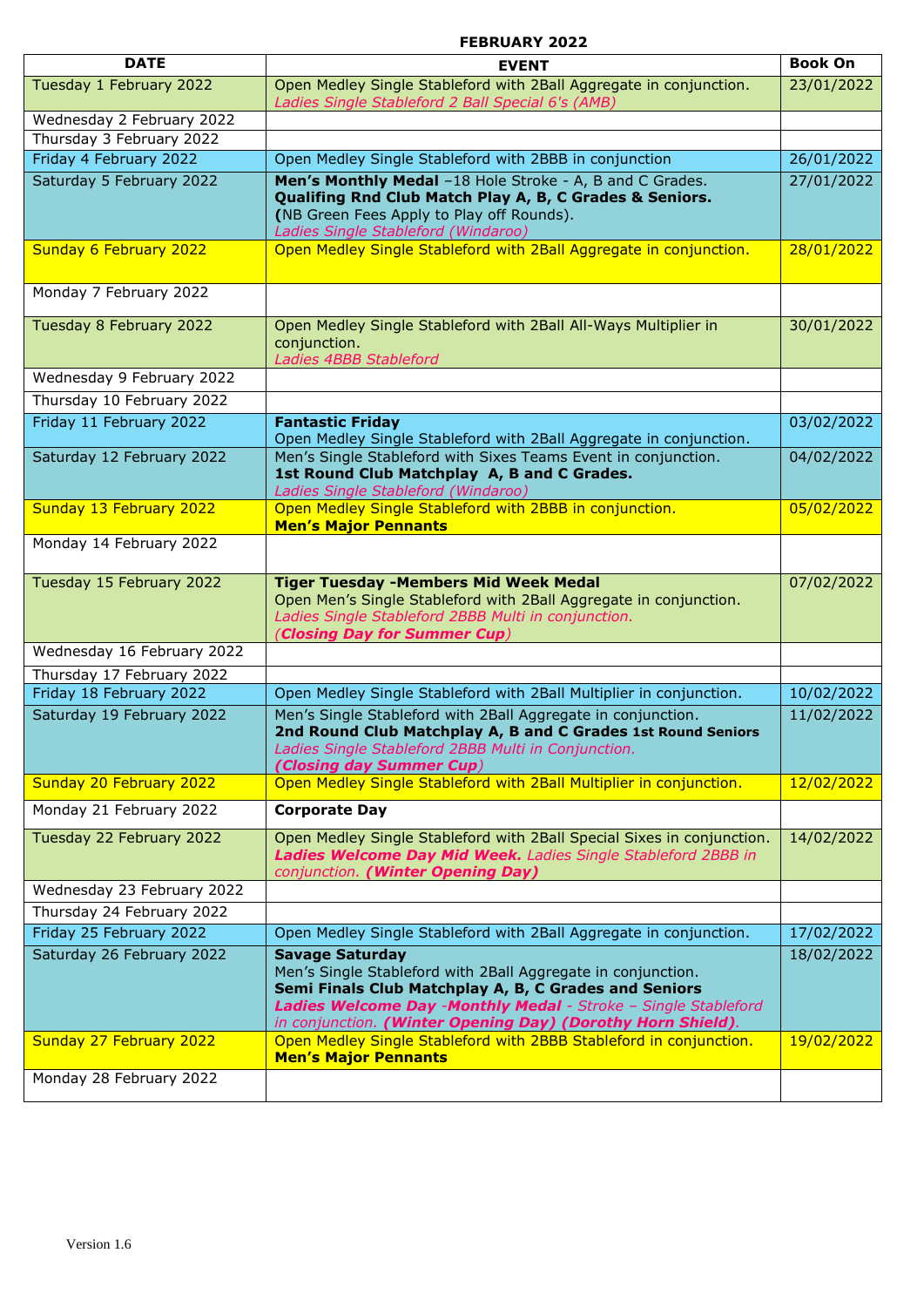| <b>DATE</b>                                    | <b>EVENT</b>                                                                                          | <b>BOOK ON</b> |
|------------------------------------------------|-------------------------------------------------------------------------------------------------------|----------------|
| Tuesday 1 March 2022                           | Open Medley Single Stableford with 2Ball Multiplier in Conjunction.                                   | 21/2/2022      |
|                                                | Ladies 2 Ball Ambrose                                                                                 |                |
| Wednesday 2 March 2022                         |                                                                                                       |                |
| Thursday 3 March 2022                          |                                                                                                       |                |
| Friday 4 March 2022                            | Open Medley Single Stableford with 2Ball Aggregate in conjunction.                                    | 24/2/2022      |
|                                                | Ladies Golf NSW Metropolitan Grade 07.45 till 09.30                                                   |                |
| Saturday 5 March 2022                          | <b>Gold Medal Day.</b>                                                                                | 25/2/2022      |
|                                                | Men's Monthly Medal -18 Hole Stroke - A, B and C Grades.                                              |                |
|                                                | Ladies Foursomes Championships 1st round 36 Hole Event                                                |                |
| Sunday 6 March 2022                            | Open Medley Single Stableford with 2Ball Aggregate in conjunction.                                    | 26/2/2022      |
| Monday 7 March 2022                            | Ladies Penny Kelly Lakeside Cup. Social play from 1pm                                                 |                |
|                                                |                                                                                                       |                |
| Tuesday 8 March 2022                           | Open Medley Single Stableford with 2Ball Aggregate in conjunction.<br><b>Ladies Single Stableford</b> | 28/2/2022      |
| Wednesday 9 March 2022                         |                                                                                                       |                |
| Thursday 10 March 2022                         |                                                                                                       |                |
| Friday 11 March 2022                           | <b>Fantastic Friday</b>                                                                               | 03/03/2022     |
|                                                | Open Medley Single Stableford with 2Ball Aggregate in conjunction.                                    |                |
| Saturday 12 March 2022                         | Men's Single Stableford. 4BBB in Conjunction Best 2 scores count.                                     | 04/03/2022     |
|                                                | Club Matchplay Championships Final A, B, C Grades, Seniors.                                           |                |
|                                                | Ladies Foursomes Championships Final round 36 Hole Event                                              |                |
| Sunday 13 March 2022                           | Open Medley Single Stableford with 2Ball Multiplier in Conjunction.                                   | 05/03/2022     |
| Monday 14 March 2022                           | <b>Corporate Day 8am</b>                                                                              |                |
| Tuesday 15 March 2022                          | <b>Tiger Tuesday-Members Mid Week Monthly Medal</b>                                                   | 07/03/2022     |
|                                                | Members Midweek Gold Medal. A, B and C Grades                                                         |                |
|                                                | Open Men's Single Stableford with 2Ball Aggregate in conjunction.                                     |                |
|                                                | Ladies Monthly Medal Stroke - Single Stableford in Conjunction                                        |                |
|                                                | Ladies Mid Week Championship 1st Round 54 Hole Event                                                  |                |
|                                                | (Dorothy Horn Shield).                                                                                |                |
| Wednesday 16 March 2022                        |                                                                                                       |                |
| Thursday 17 March 2022<br>Friday 18 March 2022 | <b>Corporate Day -8am</b><br>Corporate Day - 7:30am                                                   | 10/3/2022      |
|                                                | Open Medley Single Stableford with 2Ball Multiplier in Conjunction.                                   |                |
|                                                | from 1 pm                                                                                             |                |
| Saturday 19 March 2022                         | <b>Savage Saturday</b>                                                                                | 11/3/2022      |
|                                                | Men's Single Stableford with 2Ball Aggregate in conjunction.                                          |                |
|                                                | Ladies Single Stableford - 2BBB in conjunction.                                                       |                |
|                                                | (P/o for Foursomes if required)                                                                       |                |
| Sunday 20 March 2022                           | Open Medley Single Stableford with 2Ball Aggregate in conjunction.                                    | 12/3/2022      |
| Monday 21 March 2022<br>Tuesday 22 March 2022  | Open Medley Single Stableford with 4BBB in Conjunction Best 2                                         | 14/2/2022      |
|                                                | scores to Count.                                                                                      |                |
|                                                | Ladies Stroke Single Stableford in Conjunction                                                        |                |
|                                                | Ladies Mid Week Championship 2nd Round                                                                |                |
| Wednesday 23 March 2022                        |                                                                                                       |                |
| Thursday 24 March 2022                         |                                                                                                       |                |
| Friday 25 March 2022                           | Open Medley Single Stableford with 2BBB in conjunction.                                               | 17/3/2022      |
| Saturday 26 March 2022                         | Men's Single Stableford with Sixes Teams Event in conjunction.                                        | 18/3/2022      |
|                                                | <b>Ladies Monthly Medal - Stroke</b>                                                                  |                |
| Sunday 27 March 2022                           | Open Medley Single Stableford with 2BBB in conjunction.                                               | 19/3/2022      |
| Monday 28 March 2022                           | Ladies Southern Districts Bronze 1 Pennant 8:30am                                                     |                |
| Tuesday 29 March 2022                          | Open Medley Single Stableford with 2BBB in conjunction.                                               | 21/3/2022      |
|                                                | Ladies Monthly Medal Stroke. Single Stableford in Conjunction                                         |                |
|                                                | <b>Mid Week Championship Final Round</b>                                                              |                |
| Wednesday 30 March 2022                        |                                                                                                       |                |
| Thursday 31 March 2022                         |                                                                                                       |                |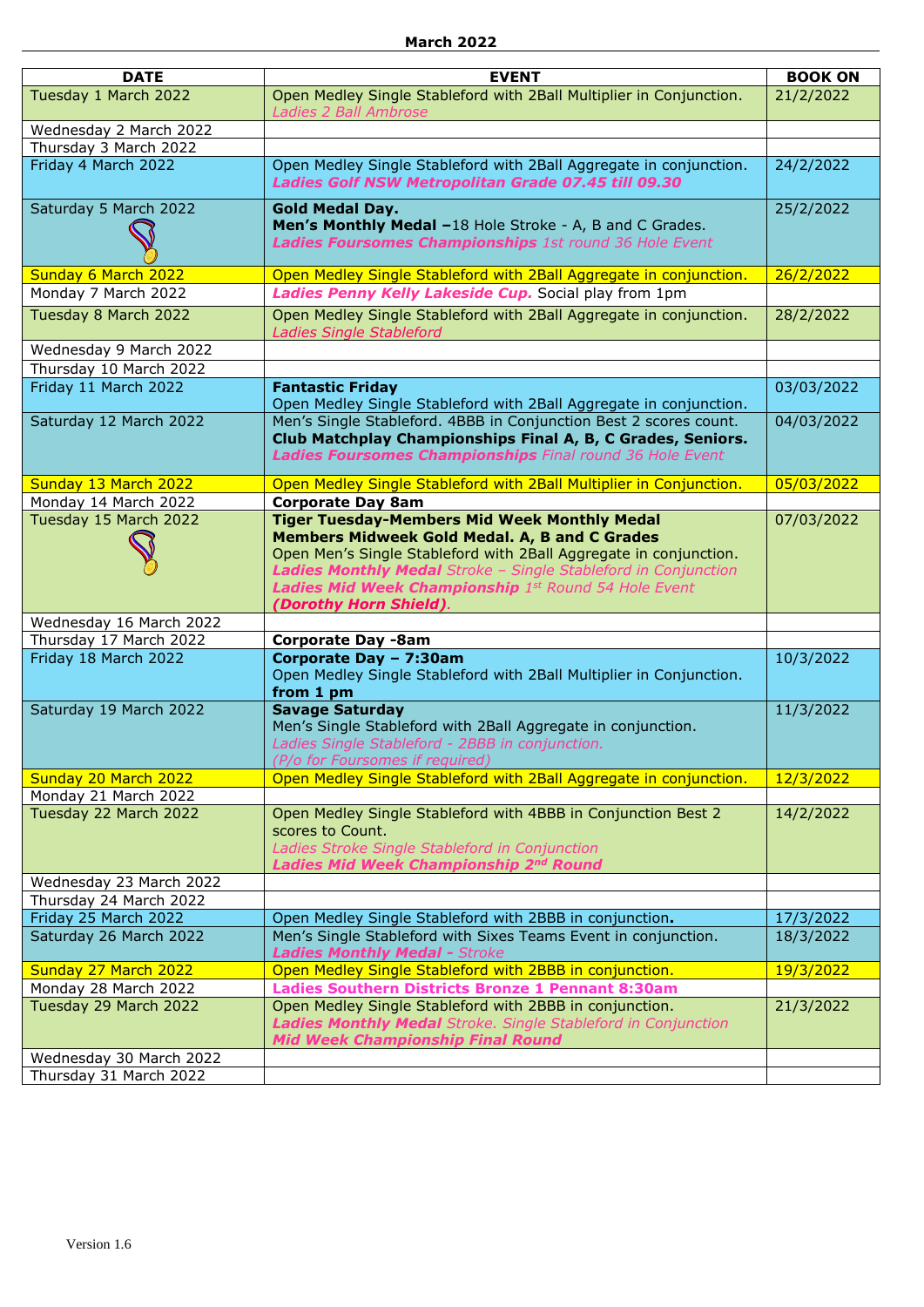|  |  | <b>April 2022</b> |
|--|--|-------------------|
|  |  |                   |

| <b>DATE</b>                      | <b>EVENT</b>                                                                                                                                                                                                                                               | <b>BOOK ON</b>       |
|----------------------------------|------------------------------------------------------------------------------------------------------------------------------------------------------------------------------------------------------------------------------------------------------------|----------------------|
| Friday 1 April 2022              | Open Medley Single Stableford. 2BBB Stableford in conjunction.                                                                                                                                                                                             | 24/3/2022            |
| Saturday 2 April 2022            | Men's single stableford with a 2 ball aggregate in conjunction.<br>Ladies Single Stableford All-Ways 2 BBB in conjunction                                                                                                                                  | 25/3/2022            |
| Sunday 3 April 2022              | Men's Vardon-18 Hole Stroke Handicap Limit Visitors 5, Member                                                                                                                                                                                              | <b>Book via Golf</b> |
| <b>Daylight Savings Ends 2am</b> | <b>10. Entry Fee \$40</b><br>Open Medley Single Stableford. 2Ball Aggregate in conjunction.                                                                                                                                                                | <b>Shop</b>          |
| Monday 4 April 2022              |                                                                                                                                                                                                                                                            |                      |
| Tuesday 5 April 2022             | Open Medley Single Stableford. 2Ball Aggregate in conjunction.                                                                                                                                                                                             | 28/3/2022            |
|                                  | Ladies Single Stableford All-Ways 2 BBB in conjunction<br>(P/o Mid-Week Championship if required)                                                                                                                                                          |                      |
| Wednesday 6 April 2022           | <b>Corporate Day AM</b>                                                                                                                                                                                                                                    |                      |
| Thursday 7 April 2022            | <b>Course Closed-Coring Greens</b><br><b>Course Closed-Coring Greens</b>                                                                                                                                                                                   |                      |
| Friday 8 April 2022              | <b>Fantastic Friday</b>                                                                                                                                                                                                                                    | 31/3/2022            |
|                                  | Open Medley Single Stableford. 2Ball Aggregate in conjunction.                                                                                                                                                                                             |                      |
| Saturday 9 April 2022            | <b>Men's Monthly Medal</b>                                                                                                                                                                                                                                 | 01/04/2022           |
|                                  | 18 Hole Stroke - A, B and C Grades<br>Ladies Single Stableford 2Ball Special Sixes in conjunction (AMB)                                                                                                                                                    |                      |
| Sunday 10 April 2022             | Open Medley Single Stableford with 2Ball Multiplier in Conjunction                                                                                                                                                                                         | 02/04/2022           |
| Monday 11 April 2022             | <b>US Masters Breakfast from 5.30am</b>                                                                                                                                                                                                                    |                      |
| $\overline{\mathbb{C}}$          | <b>Corporate Fundraiser</b>                                                                                                                                                                                                                                |                      |
| Tuesday 12 April 2022            | Open Medley Single Stableford. 2Ball Multiplier in Conjunction.<br>Ladies Canadian Foursomes Trophy                                                                                                                                                        | 04/04/2022           |
| Wednesday 13 April 2022          |                                                                                                                                                                                                                                                            |                      |
| Thursday 14 April 2022           |                                                                                                                                                                                                                                                            |                      |
| Friday 15 April 2022             | <b>Good Friday (Public Holiday)</b><br>Open Medley Single Stableford. With All-Ways 2BBB in conjunction.                                                                                                                                                   | 07/04/2022           |
| Saturday 16 April 2022           | <b>Easter Invitational Classic</b>                                                                                                                                                                                                                         | 08/04/2022           |
|                                  | Men's Single Stableford.<br>Ladies Single Stableford. 2Ball Multiplier in Conjunction                                                                                                                                                                      |                      |
| Sunday 17 April 2022             | <b>Easter Sunday (Public Holiday)</b><br>Open Medley Single Stableford with 2Ball Aggregate in conjunction.                                                                                                                                                | 09/04/2022           |
| Monday 18 April 2022             | <b>Easter Monday (Public Holiday)</b><br>Open Medley Single Stableford with 2BBB in conjunction.                                                                                                                                                           | 10/4/2022            |
| Tuesday 19 April 2022            | <b>Tiger Tuesday-Members Mid-Week Monthly Medal</b>                                                                                                                                                                                                        | 11/4/2022            |
|                                  | Open Men's Single Stableford. 2Ball Aggregate in conjunction.<br>Ladies Single Stableford. 2 Ball Special Sixes in Conj. (AMB)                                                                                                                             |                      |
| Wednesday 20 April 2022          |                                                                                                                                                                                                                                                            |                      |
| Thursday 21 April 2022           |                                                                                                                                                                                                                                                            |                      |
| Friday 22 April 2022             | Open Medley Single Stableford with 2Ball Multiplier in Conjunction.                                                                                                                                                                                        | 14/4/2022            |
| Saturday 23 April 2022           | Men's Single Stableford with Sixes Team Event in conjunction.<br>Ladies Monthly Medal Stroke. Single Stableford in Conjunction<br><b>VWGNSW Challenge Brooch</b>                                                                                           | 15/4/2022            |
| Sunday 24 April 2022             | Open Medley Single Stableford.2BBB in conjunction.                                                                                                                                                                                                         | 16/04/2022           |
| Monday 25 April 2022             | <b>Anzac Day (Public Holiday)</b>                                                                                                                                                                                                                          | 28/03/2022           |
|                                  | Open Medley Single Stableford                                                                                                                                                                                                                              |                      |
|                                  | 2Ball Aggregate Stableford in conjunction.                                                                                                                                                                                                                 |                      |
| Tuesday 26 April 2022            | Open Medley Single Stableford with 2BBB in conjunction.<br>Ladies Monthly Medal Stroke. Single Stableford in Conjunction.<br><b>VWGNSW Challenge Brooch</b>                                                                                                | 18/04/2022           |
| Wednesday 27 April 2022          |                                                                                                                                                                                                                                                            |                      |
| Thursday 28 April 2022           |                                                                                                                                                                                                                                                            |                      |
| Friday 29 April 2022             | Open Medley Single Stableford with 2Ball Aggregate in conjunction.                                                                                                                                                                                         | 21/04/2022           |
| Saturday 30 April 2022           | Men's Single Stableford with 2BBB in conjunction.<br>Junior Match Play Championship Qualifing Round<br>(N:B Green Fees apply to Play off Rounds)<br>Ladies 4BBB Vs Par Chick of the Walk Qualifying Round<br>(Note: Green Fees apply to Match Play Rounds. | 22/04/2022           |
|                                  |                                                                                                                                                                                                                                                            |                      |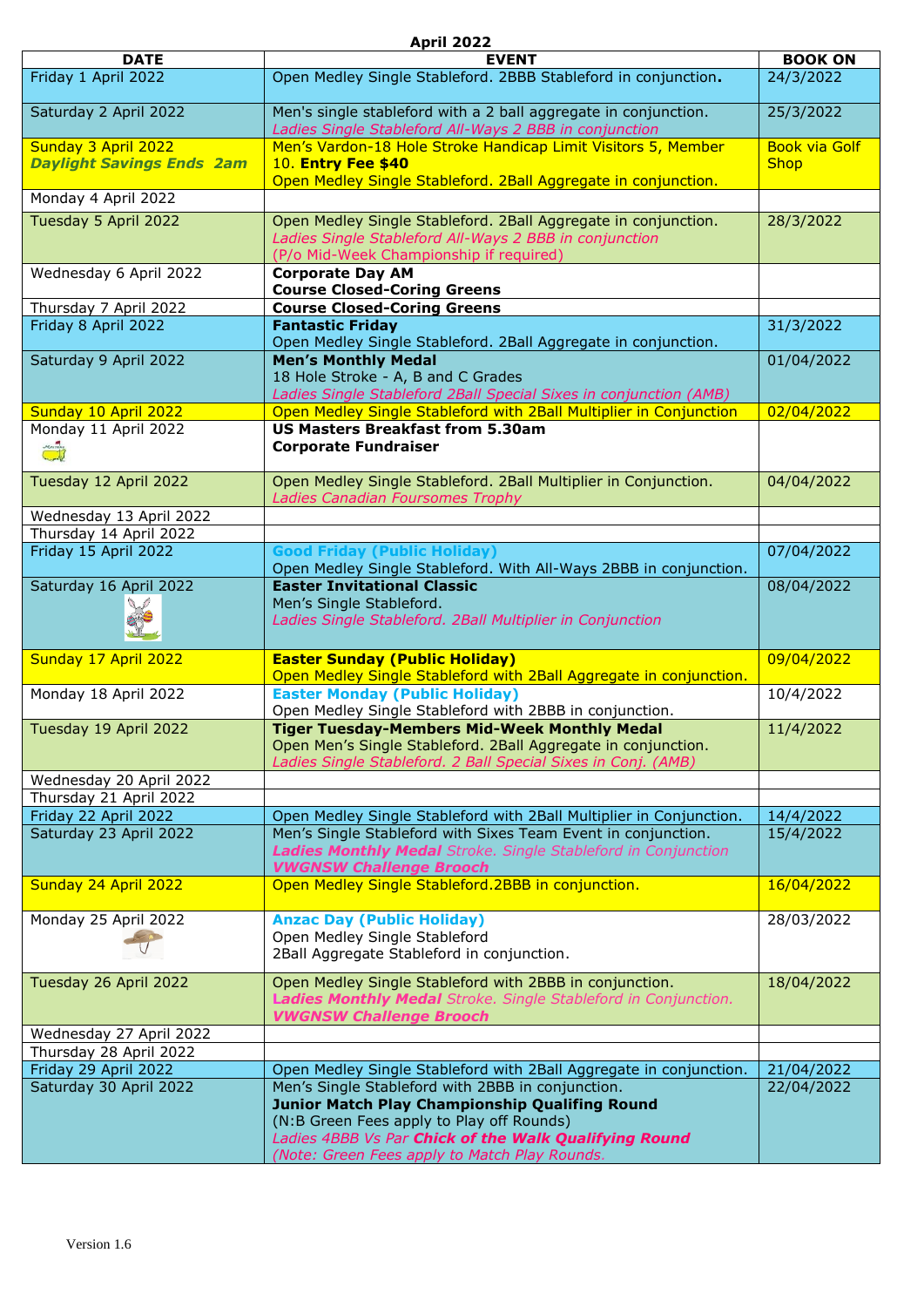|                       | <b>May 2022</b>                                                                                                                                                                                                                              |                |
|-----------------------|----------------------------------------------------------------------------------------------------------------------------------------------------------------------------------------------------------------------------------------------|----------------|
| <b>DATE</b>           | <b>EVENT</b>                                                                                                                                                                                                                                 | <b>BOOK ON</b> |
| Sunday 1 May 2022     | Open Medley Single Stableford. 2BBB in conjunction.                                                                                                                                                                                          |                |
|                       |                                                                                                                                                                                                                                              | 23/04/2022     |
| Monday 2 May 2022     |                                                                                                                                                                                                                                              |                |
| Tuesday 3 May 2022    | Open Medley Single Stableford. 2BBB in conjunction.<br>Ladies 4BBB Vs Par. Chick of the Walk Qualifying Round<br>(Note: Green Fees apply to Match Play Rounds)                                                                               | 2/04/2022      |
| Wednesday 4 May 2022  |                                                                                                                                                                                                                                              |                |
| Thursday 5 May 2022   |                                                                                                                                                                                                                                              |                |
| Friday 6 May 2022     | Open Medley Single Stableford. 2B Aggregate in conjunction.                                                                                                                                                                                  | 28/04/2022     |
| Saturday 7 May 2022   | Men's Monthly Medal.18 Hole Stroke - A, B and C Grades<br>Ladies Single Stableford. 2Ball Best Ball<br>Chick of the Walk Quarter Final                                                                                                       | 29/04/2022     |
| Sunday 8 May 2022     | Open Medley Single Stableford. 2B Aggregate in conjunction.                                                                                                                                                                                  | 30/04/2022     |
| Monday 9 May 2022     |                                                                                                                                                                                                                                              |                |
| Tuesday 10 May 2022   | Open Medley Single Stableford. 4BBB in Conj. Best 2 scores Count.<br>Ladies Single Stableford - Chick of Walk Quarter Final                                                                                                                  | 02/05/2022     |
| Wednesday 11 May 2022 |                                                                                                                                                                                                                                              |                |
| Thursday 12 May 2022  |                                                                                                                                                                                                                                              |                |
| Friday 13 May 2022    | <b>Fantastic Friday</b>                                                                                                                                                                                                                      | 05/05/2022     |
|                       | Open Medley Single Stableford. 2Ball Aggregate in conjunction.                                                                                                                                                                               |                |
| Saturday 14 May 2022  | Men's Single Stableford. All-Ways 2BBB in conjunction.<br>Junior Match Play Championship Quarter Final<br>Ladies Single Stableford -All-Ways 2BBB in conj.<br>Chick of the Walk Semi Final                                                   | 06/05/2022     |
| Sunday 15 May 2022    | Open Medley Single Stableford with 2Ball Multiplier in Conjunction.                                                                                                                                                                          | 07/05/2022     |
| Monday 16 May 2022    | <b>Ladies Southern Districts Silver Pennant Hosting 8:30am</b>                                                                                                                                                                               |                |
| Tuesday 17 May 2022   | <b>Tiger Tuesday-Members Mid Week Monthly Medal</b><br>Open Men's Single Stableford. 2Ball Aggregate in conjunction.<br>Ladies Single Stableford - 2 Ball Aggregate in Conjunction<br>Chick of Walk Semi Final                               | 09/052022      |
| Wednesday 18 May 2022 |                                                                                                                                                                                                                                              |                |
| Thursday 19 May 2022  | <b>Corporate Day 8am</b>                                                                                                                                                                                                                     |                |
| Friday 20 May 2022    | Open Medley Single Stableford. 2BBB in conjunction.                                                                                                                                                                                          | 12/05/2022     |
| Saturday 21 May 2022  | Men's Single Stableford. 2BBB in conjunction.<br>Junior Match Play Championship Semi Final<br>Ladies Single Stableford. 2Ball Multiplier in conjunction.<br><b>Chick of Walk Final</b>                                                       | 13/05/2022     |
| Sunday 22 May 2022    | Open Medley Single Stableford. 2B Aggregate in conjunction.                                                                                                                                                                                  | 14/05/2022     |
| Monday 23 May 2022    |                                                                                                                                                                                                                                              |                |
| Tuesday 24 May 2022   | Open Medley Single Stableford. 2Ball Multiplier in Conjunction.<br>Ladies Single Stableford. All-Ways 2Ball Best Ball in conj.<br><b>Chick of Walk Final</b>                                                                                 | 16/05/2022     |
| Wednesday 25 May 2022 |                                                                                                                                                                                                                                              |                |
| Thursday 26 May 2022  |                                                                                                                                                                                                                                              |                |
| Friday 27 May 2022    | Open Medley Single Stableford. 2Ball Multiplier in Conjunction.                                                                                                                                                                              | 19/05/2022     |
| Saturday 28 May 2022  | Members Single Stableford. 2Ball Aggregate in conjunction. Junior<br><b>Match Play Championship Final</b><br>Ladies Monthly Medal Stroke. Single Stableford in Conjunction.                                                                  | 20/052022      |
| Sunday 29 May 2022    | Open Medley Single Stableford with 4BBB in Conjunction Best 2<br>scores to Count.                                                                                                                                                            | 21/05/2022     |
| Monday 30 May 2022    |                                                                                                                                                                                                                                              |                |
| Tuesday 31 May 2022   | Open Medley Single Stableford. All-Ways 2Ball Aggregate in conj.<br>Ladies Monthly Medal - Stroke - Stableford in conjunction.<br><b>Ruth Treuer Individual Match Play Qualifying Round</b><br>(Note: Green Fees apply to Match Play Rounds) | 23/05/2022     |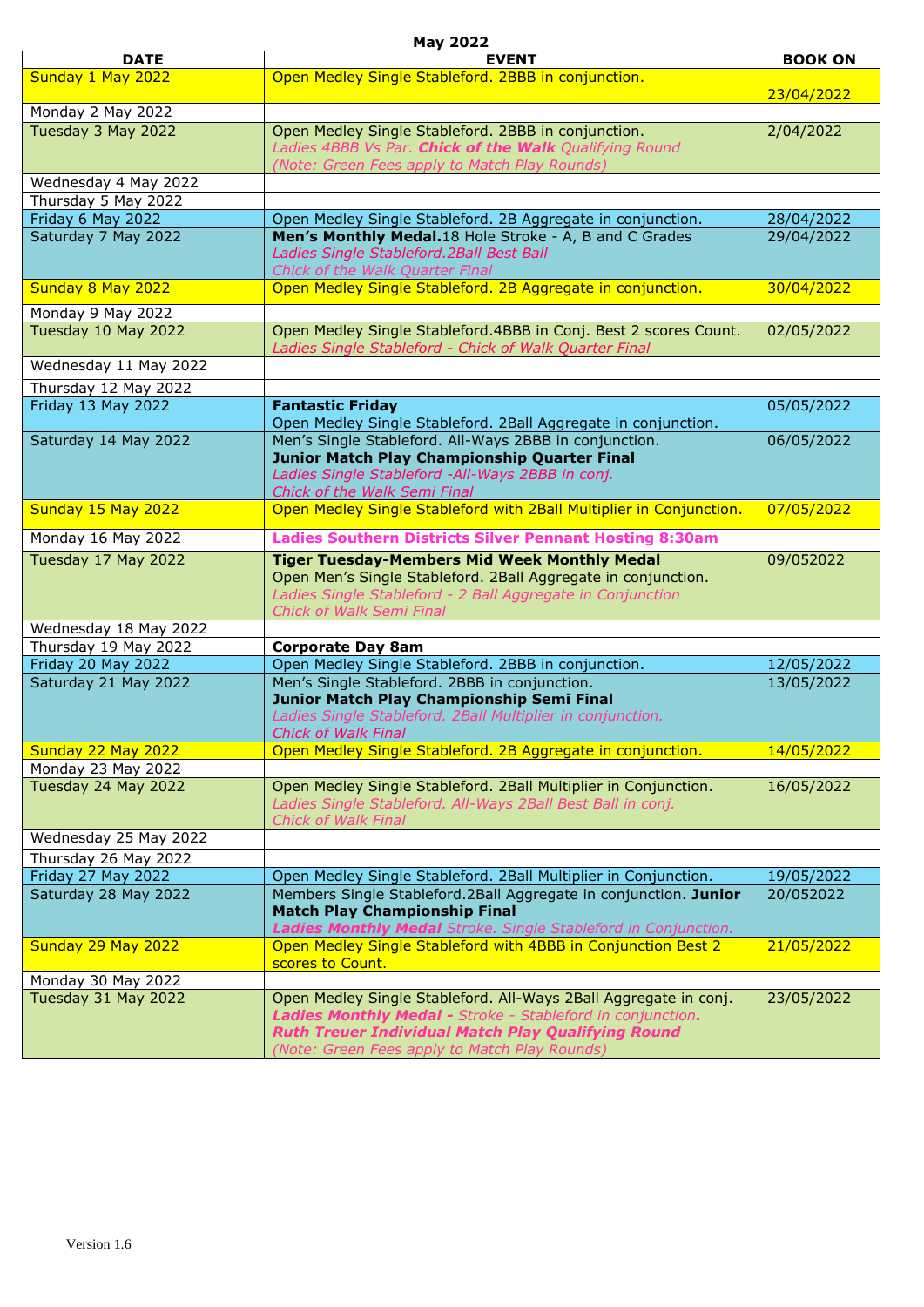| <b>DATE</b>            | <b>EVENT</b>                                                            | <b>BOOK ON</b> |
|------------------------|-------------------------------------------------------------------------|----------------|
| Wednesday 1 June 2022  |                                                                         |                |
| Thursday 2 June 2022   | <b>Corporate Day 8:30am</b>                                             |                |
| Friday 3 June 2022     | Open Medley Single Stableford with 2BBB in conjunction.                 | 26/05/2022     |
| Saturday 4 June 2022   | Men's Monthly Medal. 18 Hole Stroke - A, B and C Grades.                | 27/05/2022     |
|                        | Ladies Foursomes.                                                       |                |
|                        | Veterans Foursomes Championships in conjunction.                        |                |
| Sunday 5 June 2022     | Open Medley Single Stableford with 2BBB in conjunction.                 | 28/05/2022     |
| Monday 6 June 2022     |                                                                         |                |
| Tuesday 7 June 2022    | Open Medley Single Stableford with 2Ball Multiplier in Conjunction.     | 30/05/2022     |
|                        | Ladies Single Stableford. Individual Match Play Quarter Final           |                |
| Wednesday 8 June 2022  |                                                                         |                |
| Thursday 9 June 2022   |                                                                         |                |
| Friday 10 June 2022    | <b>Fantastic Friday</b>                                                 | 02/06/2022     |
|                        | Open Medley Single Stableford with 2Ball Aggregate in conjunction       |                |
| Saturday 11 June 2022  | Lakeside Invitational Queen's Birthday Classic                          | 03/06/2022     |
|                        | Men's Single Stableford with 2BBB in conjunction                        |                |
|                        | Ladies Invitation 4 Person Ambrose.                                     |                |
| Sunday 12 June 2022    | Open Medley Single Stableford with 2Ball Aggregate in conjunction       | 04/06/2022     |
| Monday 13 June 2022    | Queen's Birthday (Public Holiday)                                       | 05/06/2022     |
|                        | Corporate Day 9am - Social Play PM                                      |                |
|                        |                                                                         |                |
| Tuesday 14 June 2022   | Open Medley Single Stableford with All-Ways 2Ball Aggregate in          | 06/06/2022     |
|                        | conjunction                                                             |                |
|                        | Ladies Single Stableford - All-Ways Ball Best Ball in conjunction.      |                |
|                        | Individual Match Play Semi Final                                        |                |
| Wednesday 15 June 2022 |                                                                         |                |
| Thursday 16 June 2022  |                                                                         |                |
| Friday 17 June 2022    | Open Medley Single Stableford with 2Ball Aggregate in conjunction       | 09/06/2022     |
| Saturday 18 June 2022  | The Jack Quinn Memorial Men's Foursomes Championships.                  | 10/06/2022     |
|                        | <b>Qualifying Round</b>                                                 |                |
|                        | A Grade 12 Pairs, B Grade 12 Pairs C Grade 9 Pairs                      |                |
|                        | 18 Hole Stroke played in groups of 3 pairs.                             |                |
|                        | Ladies Single Stableford - 2 Ball Aggregate in conjunction.             |                |
|                        | (Play Off for Vets Foursomes if required)                               |                |
| Sunday 19 June 2022    | Open Medley Single Stableford with All-Ways 2Ball Aggregate in          | 11/06/2022     |
|                        | conjunction                                                             |                |
| Monday 20 June 2022    |                                                                         |                |
| Tuesday 21 June 2022   | <b>Tiger Tuesday-Members Mid Week Monthly Medal</b>                     | 13/06/2022     |
|                        | Open Men's Single Stableford with 2Ball Aggregate in conjunction.       |                |
|                        | Ladies Single Stableford. 2Ball Special Sixes in conjunction (AMB)      |                |
|                        | Individual Match Play Final.                                            |                |
| Wednesday 22 June 2022 |                                                                         |                |
| Thursday 23 June 2022  |                                                                         |                |
| Friday 24 June 2022    | Open Medley Single Stableford with 2Ball Multiplier in Conjunction.     | 16/06/2022     |
| Saturday 25 June 2022  | Men's Foursomes Championship 2 <sup>nd</sup> Round Qualifiers Only.     | 17/06/2022     |
|                        | 18 hole stroke.                                                         |                |
|                        | Men's Single Stableford with All-Ways 2Ball Aggregate in<br>conjunction |                |
|                        | Ladies Monthly Medal - Stroke - Stableford in conjunction.              |                |
|                        | <b>Wilga Longworth Individual Match Play Qualifier</b>                  |                |
|                        | (Note: Green Fees apply to Match Play Rounds)                           |                |
| Sunday 26 June 2022    | Open Medley Single Stableford with 2Ball Multiplier in Conjunction.     | 18/06/2022     |
|                        |                                                                         |                |
| Monday 27 June 2022    |                                                                         |                |
| Tuesday 28 June 2022   | Open Medley Single Stableford with 2BBB in conjunction.                 | 20/06/2022     |
|                        | <b>Ladies Single Stableford</b>                                         |                |
| Wednesday 29 June 2022 |                                                                         |                |
| Thursday 30 June 2022  |                                                                         |                |
|                        |                                                                         |                |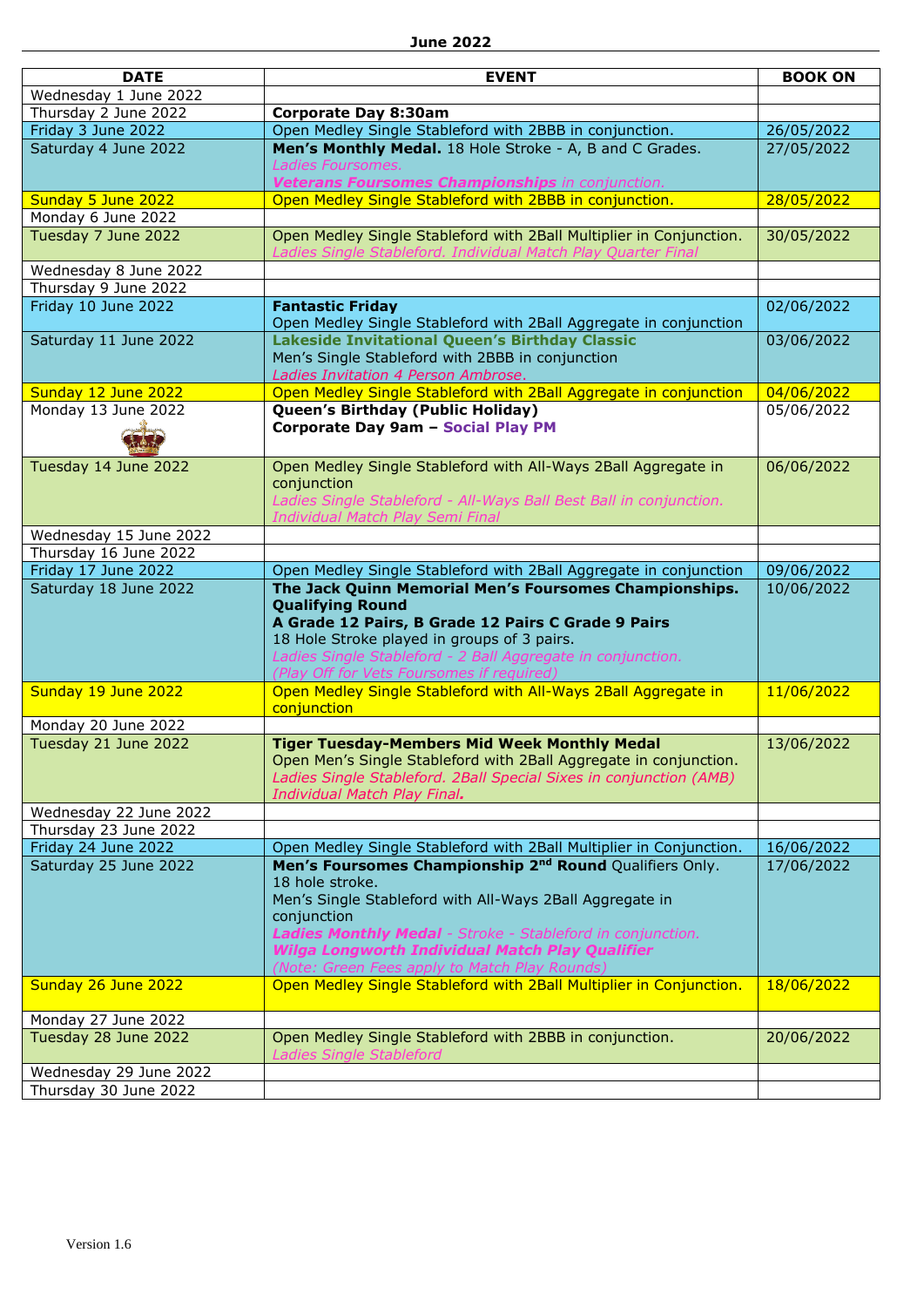#### **July 2022**

|                                                 | JUIY ZUZZ                                                                                                                         |                          |
|-------------------------------------------------|-----------------------------------------------------------------------------------------------------------------------------------|--------------------------|
| <b>DATE</b>                                     | <b>EVENT</b>                                                                                                                      | <b>BOOK ON</b>           |
| Friday 1 July 2022                              | Open Medley Single Stableford with 2BBB in conjunction.                                                                           | 23/06/2022               |
| Saturday 2 July 2022                            | <b>Men's Monthly Medal</b>                                                                                                        | 24/06/2022               |
|                                                 | 18 Hole Stroke - A, B and C Grades                                                                                                |                          |
|                                                 | <b>Ladies Single Stableford</b><br>Individual Match Play Quarter Final                                                            |                          |
| Sunday 3 July 2022                              | Open Medley Single Stableford with 2BBB in conjunction.                                                                           | 25/06/2022               |
|                                                 |                                                                                                                                   |                          |
| Monday 4 July 2022                              |                                                                                                                                   |                          |
| Tuesday 5 July 2022                             | Open Medley Single Stableford with 2Ball Multiplier in Conjunction.                                                               | 27/06/2022               |
|                                                 | Ladies Monthly Medal Stroke - Stableford in conjunction.                                                                          |                          |
| Wednesday 6 July 2022                           |                                                                                                                                   |                          |
| Thursday 7 July 2022                            |                                                                                                                                   |                          |
| Friday 8 July 2022                              | <b>Fantastic Friday</b>                                                                                                           | 30/06/2022               |
| Saturday 9 July 2022                            | Open Medley Single Stableford with 2Ball Aggregate in conjunction<br>Men's Single Stableford with 2Ball Aggregate in conjunction. | 01/07/2022               |
|                                                 | Qualifying round Cock of the Walk.                                                                                                |                          |
|                                                 | (Note: Green Fees apply to Match Play Rounds)                                                                                     |                          |
|                                                 | Ladies Single Stableford. 2 BBB in Conjunction. Individual Match                                                                  |                          |
|                                                 | <b>Play Semi Final</b>                                                                                                            |                          |
| Sunday 10 July 2022                             | Open Medley Single Stableford with 2Ball Aggregate in conjunction                                                                 | 02/07/2022               |
|                                                 |                                                                                                                                   |                          |
| Monday 11 July 2022                             |                                                                                                                                   |                          |
| Tuesday 12 July 2022                            | Open Medley Single Stableford with 2BBB in conjunction.<br>Ladies Single Stableford - 2 Ball Aggregate in Conjunction             | 04/07/2022               |
| Wednesday 13 July 2022                          |                                                                                                                                   |                          |
|                                                 |                                                                                                                                   |                          |
| Thursday 14 July 2022<br>Friday 15 July 2022    | Open Medley Single Stableford with 2Ball Multiplier in Conjunction.                                                               | 07/07/2022               |
| Saturday 16 July 2022                           | Men's Single Stableford with 2Ball Aggregate in conjunction.                                                                      | 08/07/2022               |
|                                                 | Cock of the Walk Round 1.                                                                                                         |                          |
|                                                 | Ladies Single Stableford. 2Ball Aggregate in Conjunction.                                                                         |                          |
|                                                 | Individual Match Play Final                                                                                                       |                          |
| Sunday 17 July 2022                             | Open Medley Single Stableford with 2Ball Multiplier in Conjunction.                                                               | 09/07/2022               |
| Monday 18July 2022                              | <b>VWGA Chapple Salver</b>                                                                                                        |                          |
| Tuesday 19 July 2022                            | <b>Tiger Tuesday-Members Mid Week Monthly Medal</b>                                                                               | 11/072022                |
|                                                 | Open Men's Single Stableford with 2Ball Aggregate in conjunction.                                                                 |                          |
|                                                 | Ladies Single Stableford - 2 Ball Best Ball in Conjunction                                                                        |                          |
| Wednesday 20 July 2022<br>Thursday 21 July 2022 |                                                                                                                                   |                          |
| Friday 22 July 2022                             | Open Medley Single Stableford with 2Ball Aggregate in conjunction                                                                 | 14/07/2022               |
| Saturday 23 July 2022                           | Men's Single Stableford with 2BBB in conjunction.                                                                                 | 15/07/2022               |
|                                                 | <b>Semi-Final Cock of the Walk</b>                                                                                                |                          |
|                                                 | Ladies Single Stableford - Memorial Trophy                                                                                        |                          |
| Sunday 24 July 2022                             | Open Medley Single Stableford with 2BBB in conjunction.                                                                           | 16/07/2022               |
| Monday 25 July 2022                             |                                                                                                                                   |                          |
| Tuesday 26 July 2022                            | Open Medley Single Stableford. 2Ball Aggregate in conjunction                                                                     | 18/07/2022               |
|                                                 | Ladies Single Stableford - Memorial Trophy                                                                                        |                          |
| Wednesday 27 July 2022                          |                                                                                                                                   |                          |
| Thursday 28 July 2022<br>Friday 29 July 2022    | Open Medley Single Stableford with 2BBB in conjunction.                                                                           |                          |
| Saturday 30 July 2022                           | Men's Single Stableford with All-Ways 2Ball Aggregate in                                                                          | 21/07/2022<br>22/07/2022 |
|                                                 | conjunction                                                                                                                       |                          |
|                                                 | <b>Final Cock of the Walk</b>                                                                                                     |                          |
|                                                 | Ladies Monthly Medal - Stoke - Stableford in conjunction                                                                          |                          |
|                                                 | (Final Round Golf NSW Medal & RLCC Trophies).                                                                                     |                          |
| Sunday 31 July 2022                             | Open Medley Single Stableford with 2Ball Aggregate in conjunction                                                                 | 23/07/2022               |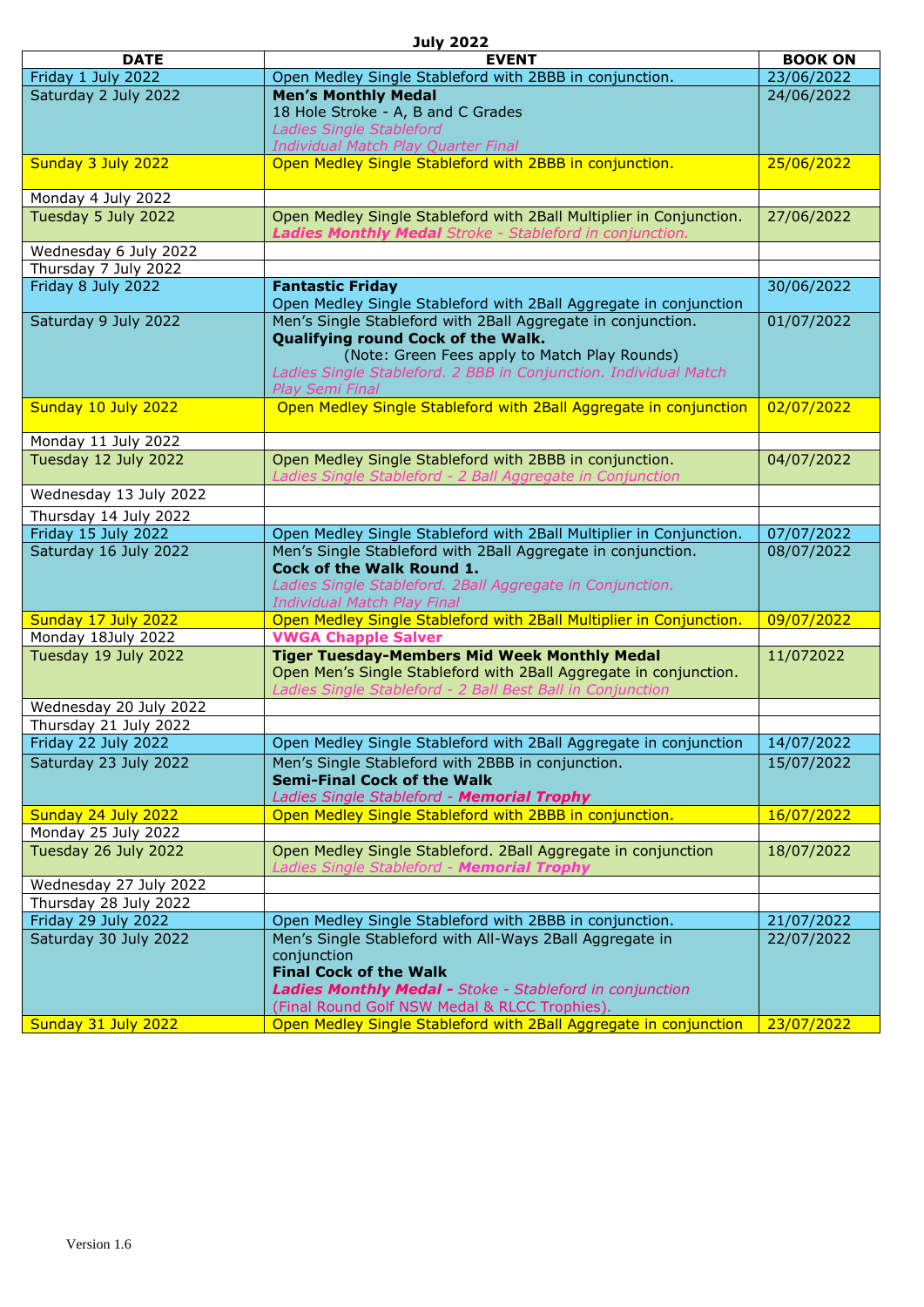#### **August 2022**

| <b>DATE</b>                 | <b>EVENT</b>                                                                                                             | <b>BOOK ON</b> |
|-----------------------------|--------------------------------------------------------------------------------------------------------------------------|----------------|
| Monday 1 August 2022        |                                                                                                                          |                |
| Tuesday 2 August 2022       | Open Medley Single Stableford with 2Ball Aggregate in conjunction                                                        | 25/07/2022     |
|                             | Ladies Monthly Medal - Stroke - Stableford in conjunction.                                                               |                |
|                             | (Final Round Golf NSW Medal & RLCC Trophies)                                                                             |                |
| Wednesday 3 August 2022     |                                                                                                                          |                |
| Thursday 4 August 2022      | Corporate Day 11:30 am                                                                                                   |                |
| Friday 5 August 2022        | Open Medley Single Stableford with 2BBB in conjunction.                                                                  | 28/07/2022     |
| Saturday 6 August 2022      | Men's Monthly Medal.18 Hole Stroke - A, B and C Grades<br>Ladies Single Stableford - 2 Ball Best Ball in Conjunction     | 29/07/2022     |
| <b>Sunday 7 August 2022</b> | Open Medley Single Stableford with 2Ball Aggregate in conjunction                                                        | 30/07/2022     |
| Monday 8 August 2022        | <b>Corporate Day 8am</b>                                                                                                 |                |
| Tuesday 9 August 2022       | Open Medley Single Stableford with 2Ball Multiplier in Conjunction.                                                      | 01/08/2022     |
|                             | Ladies Single Stableford - Best 2 Multi by 3rd in Conjunction.                                                           |                |
| Wednesday 10 August 2022    | Corporate Day 8:30 am                                                                                                    |                |
| Thursday 11 August 2022     |                                                                                                                          |                |
| Friday 12 August 2022       | <b>Fantastic Friday</b>                                                                                                  | 28/7/2022      |
|                             | Open Medley Single Stableford with 2Ball Aggregate in conjunction                                                        |                |
| Saturday 13 August 2022     | Men's Single Stableford with 2BBB in conjunction.                                                                        | 29/7/2022      |
|                             | Ladies Single Stableford - Best 2 Multi by 3rd in Conjunction.                                                           |                |
| Sunday 14 August 2022       | Open Medley Single Stableford with 2Ball Multiplier in Conjunction.                                                      | 30/7/2022      |
| Monday 15 August 2022       |                                                                                                                          |                |
| Tuesday 16 August 2022      | <b>Tiger Tuesday-Members Mid Week Monthly Medal</b>                                                                      | 1/8/2022       |
|                             | Open Men's Single Stableford with 2Ball Aggregate in conjunction.<br>Ladies Single Stableford. 2BBB in conjunction       |                |
| Wednesday 17 August 2022    |                                                                                                                          |                |
| Thursday 18 August 2022     |                                                                                                                          |                |
| Friday 19 August 2022       | Open Medley Single Stableford with 2Ball Multiplier in Conjunction.                                                      | 11/08/2022     |
| Saturday 20 August 2022     | <b>Pink &amp; Blue Day Fundraiser</b>                                                                                    | 12/08/2022     |
| PINK                        | Men's Single Stableford with Sixes Team Event in Conjunction                                                             |                |
|                             | Ladies Single Stableford All Ways BB in Conjunction,                                                                     |                |
| AKESINE GOLF CLUB + CAMDEN  |                                                                                                                          |                |
| Sunday 21 August 2022       | Open Medley Single Stableford with 2BBB in conjunction.                                                                  | 13/08/2022     |
| Monday 22 August 2022       |                                                                                                                          |                |
| Tuesday 23 August 2022      | Open Medley Single Stableford with 2BBB in conjunction.                                                                  | 15/08/2022     |
|                             | <b>Ladies 2 Person Ambrose</b>                                                                                           |                |
| Wednesday 25 August 2022    |                                                                                                                          |                |
| Thursday 25 August 2022     |                                                                                                                          |                |
| Friday 26 August 2022       | Open Medley Single Stableford with 2Ball Aggregate in conjunction                                                        | 18/08/2022     |
| Saturday 27 August 2022     | Mens Golf NSW 2 Ball Ambrose Qualifying Round                                                                            | 19/08/2022     |
|                             | Ladies Golf NSW 2 Ball Ambrose Qualifying Round                                                                          |                |
|                             | (6 tee shots per player & to be recorded on score card)                                                                  |                |
|                             | Compulsory Entry Fee \$5 per pair Payable prior to hit off.<br>Winners must be available to play Metro Final TBA October |                |
|                             | If successful must be available for State Final at Bonville.                                                             |                |
|                             | (6 tee shots per player & to be recorded on score card)                                                                  |                |
| Sunday 28 August 2022       | Open Medley Single Stableford with 2Ball Aggregate in conjunction                                                        | 20/08/2022     |
| Monday 39 August 2022       |                                                                                                                          |                |
| Tuesday 30 August 2022      | Open Medley Single Stableford with 2BBB in conjunction.                                                                  | 22/08/2022     |
|                             | <b>Ladies Club Medal - Stroke-</b>                                                                                       |                |
|                             | Single Stableford in Conjunction. Putting                                                                                |                |
| Wednesday 31 August 2022    |                                                                                                                          |                |
|                             |                                                                                                                          |                |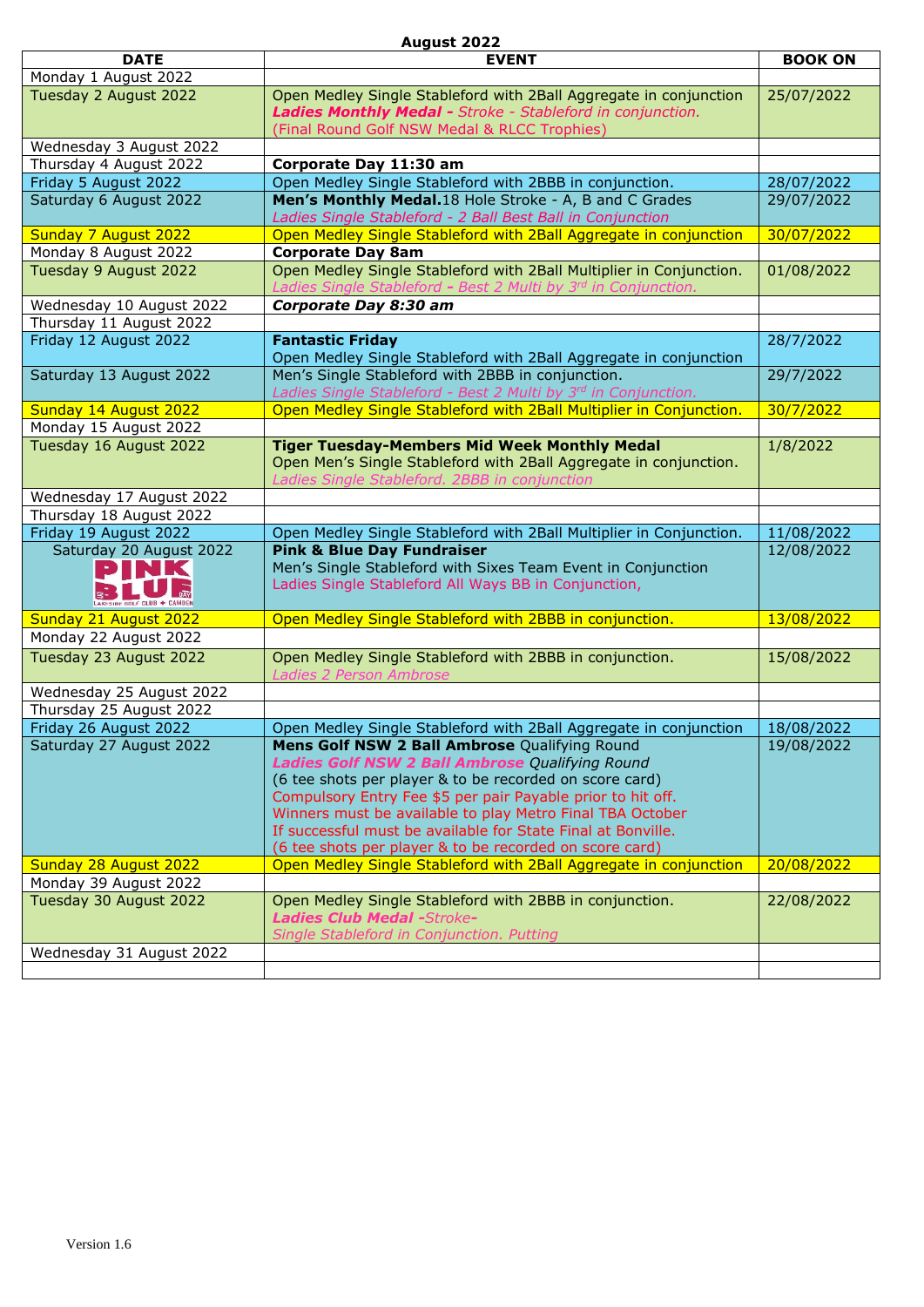#### **September 2022**

| <b>DATE</b><br><b>EVENT</b>                                                                                                                        | <b>BOOK ON</b> |
|----------------------------------------------------------------------------------------------------------------------------------------------------|----------------|
| Thursday 1 September 2022                                                                                                                          |                |
| Friday 2 September 2022<br>Open Medley Single Stableford with 2BBB in conjunction.                                                                 | 25/08/2022     |
| Saturday 3 September 2022<br><b>Men's Monthly Medal</b>                                                                                            | 26/08/2022     |
| 18 Hole Stroke - A, B and C Grades                                                                                                                 |                |
| Ladies Club Medal -Stroke - Single Stableford in Conjunction.                                                                                      |                |
| Open Medley Single Stableford with 2BBB in conjunction.<br>Sunday 4 September 2022                                                                 | 27/08/2022     |
| Monday 5 September 2022<br>Open Medley Single Stableford with 2Ball Multiplier in<br>Tuesday 6 September 2022                                      | 28/08/2022     |
| Conjunction.                                                                                                                                       |                |
| Ladies Club Medal -Stroke - Single Stableford in Conjunction.                                                                                      |                |
| Wednesday 7 September 2022<br><b>Course Closed-Coring Greens</b>                                                                                   |                |
| Thursday 8 September 2022<br><b>Course Closed-Coring Greens</b>                                                                                    |                |
| Friday 9 September 2022<br><b>Fantastic Friday</b>                                                                                                 | 01/09/2022     |
| Open Medley Single Stableford with 2Ball Aggregate in                                                                                              |                |
| conjunction.<br>Men's Single Stableford with 2BBB in conjunction.<br>Saturday 10 September 2022                                                    | 02/09/2022     |
| <b>Competition No. 2</b>                                                                                                                           | Mixed          |
| <b>CB Russell Memorial Trophy</b>                                                                                                                  | Bookings via   |
| <b>Mixed Foursomes Championships</b>                                                                                                               | Golf shop      |
| Open Medley Single Stableford with 2Ball Multiplier in<br>Sunday 11 September 2022                                                                 | 03/09/2022     |
| Conjunction.                                                                                                                                       |                |
| Monday 12 September 2022                                                                                                                           |                |
| Open Medley Single Stableford with 2BBB in conjunction.<br>Tuesday 13 September 2022<br>Ladies Single Stableford - 2Ball Multiplier in conjunction | 05/09/2022     |
| Wednesday 14 September 2022                                                                                                                        |                |
| Thursday 15 September 2022                                                                                                                         |                |
| Friday 16 September 2022<br>Open Medley Single Stableford with 2Ball Aggregate in                                                                  | 08/09/2022     |
| conjunction.                                                                                                                                       |                |
| Saturday 17 September 2022<br>Men's Single Stableford with All-Ways 2BBB in conjunction.                                                           | 09/09/2022     |
| (Play Off for Mixed Foursomes Championship if required).                                                                                           |                |
| Ladies Single Stableford. All-Ways 2BBB in conjunction.                                                                                            |                |
| Men's Single Stableford with 2Ball Aggregate in conjunction.<br>Sunday 18 September 2022<br>Ladies WG Nepean Sunday Pennants Hosting 10:30 am      | 10/09/2022     |
| Monday 19 September 2022                                                                                                                           |                |
| Tuesday 20 September 2022<br><b>Tiger Tuesday-Members Mid Week Monthly Medal</b>                                                                   | 12/09/2022     |
| Open Men's Single Stableford with 2Ball Aggregate in                                                                                               |                |
| conjunction.                                                                                                                                       |                |
| Ladies 2 Person Ambrose                                                                                                                            |                |
| Wednesday 21 September 2022<br>Thursday 22 September 2022                                                                                          |                |
| Friday 23 September 2022<br>Open Medley Single Stableford with 2Ball Multiplier in                                                                 | 15/09/2022     |
| Conjunction.                                                                                                                                       |                |
| Men's Single Stableford with 2Ball Aggregate in conjunction.<br>Saturday 24 September 2022                                                         | 16/09/2022     |
| Ladies Annual Meeting - Commence 8:30 am                                                                                                           |                |
| Ladies Single Stableford - 2BBB in Conjunction                                                                                                     |                |
| <b>Super Vets V's The Rest. Veterans Challenge</b><br>Open Medley Single Stableford with 4BBB in Conjunction Best 2                                |                |
| Sunday 25 September 2022<br>scores to Count.                                                                                                       | 17/09/2022     |
| Monday 26 September 2022                                                                                                                           |                |
| Tuesday 27 September 2022<br>Open Medley Single Stableford with 2BBB in conjunction.                                                               | 19/09/2022     |
| Ladies Single Stableford. 3 Sixes 2BBB in conjunction.                                                                                             |                |
| Wednesday 28 September 2022                                                                                                                        |                |
| Thursday 29 September 2022                                                                                                                         |                |
| Open Medley Single Stableford with 2Ball Aggregate in<br>Friday 30 September 2022                                                                  | 22/09/2022     |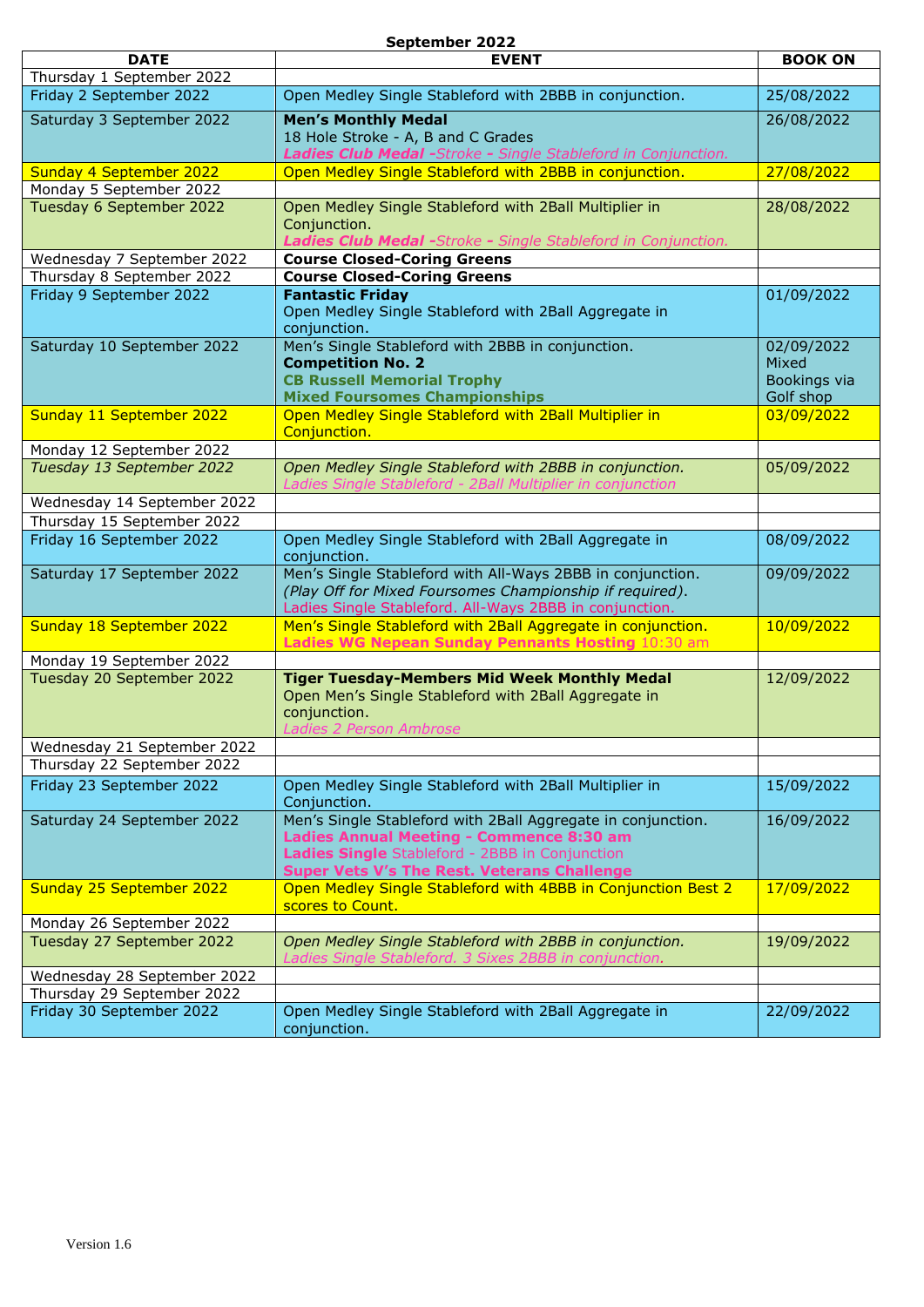#### **October 2022**

| <b>DATE</b>                                       | <b>EVENT</b>                                                                                                                         | <b>BOOK ON</b> |
|---------------------------------------------------|--------------------------------------------------------------------------------------------------------------------------------------|----------------|
| Saturday 1 October 2022                           | Invitation Men's Single Stableford with 2BBB in conjunction.                                                                         | 23/09/2022     |
| Sunday 2 October 2022                             | Ladies Invitation Single Stableford with 2BBB in Conjunction<br>Open Medley Single Stableford with 2BBB in conjunction.              | 24/09/2022     |
| <b>Daylight Savings Begins am</b>                 |                                                                                                                                      |                |
| Monday 3 October 2022                             | Labour Day (Public Holiday).<br>Open Medley Single Stableford with 2BBB in conjunction.                                              | 25/09/2022     |
| Tuesday 4 October 2022                            | Open Medley Single Stableford with 2Ball Aggregate in conjunction.<br>Ladies Club Medal Stroke - Single Stableford in conj. Putting  | 26/09/2022     |
| Wednesday 5 October 2022                          |                                                                                                                                      |                |
| Thursday 6 October 2022                           |                                                                                                                                      |                |
| Friday 7 October 2022                             | Open Medley Single Stableford with 2Ball Multiplier in Conjunction.                                                                  | 29/09/2022     |
| Saturday 8 October 2022                           | Men's Monthly Medal. 18 Hole Stroke - A, B and C Grades.                                                                             | 30/09/2022     |
|                                                   | Ladies Club Medal Stroke - Single Stableford in conjunction                                                                          |                |
|                                                   | <b>Club Championships</b> 1st Round- 54 hole event.                                                                                  |                |
| Sunday 9 October 2022                             | Open Medley Single Stableford with 2Ball Multiplier in Conjunction.                                                                  | 01/10/2022     |
| Monday 10 October 2022                            |                                                                                                                                      |                |
| Tuesday 11 October 2022                           | Open Medley Single Stableford with 2BBB in conjunction.<br><b>Ladies Gold Medal Day</b><br>Stroke. Single Stableford in Conjunction. | 03/10/2022     |
| Wednesday 12 October2022                          |                                                                                                                                      |                |
| Thursday 13 October 2022                          |                                                                                                                                      |                |
| Friday 14 October 2022                            | <b>Fantastic Friday</b>                                                                                                              | 06/10/2022     |
|                                                   | Open Medley Single Stableford with 2Ball Aggregate in conjunction                                                                    |                |
| Saturday 15 October 2022                          | <b>Savage Saturday</b>                                                                                                               | 07/08/2022     |
|                                                   | Men's Single Stableford with 2Ball Aggregate in conjunction.                                                                         |                |
|                                                   | Junior Championship - 1st Round.                                                                                                     |                |
|                                                   | (\$40 Entry Fee paid prior to Tee Off)                                                                                               |                |
|                                                   | Ladies Stroke - Stableford in conjunction<br><b>Club Championships</b> 2nd Round.                                                    |                |
| Sunday 16 October 2022                            | Open Medley Single Stableford with 2Ball Agg in conjunction.                                                                         | 08/10/2022     |
| Monday 17 October 2022                            | <b>Ladies "Tee up For Life" Open Charity Day</b>                                                                                     |                |
|                                                   |                                                                                                                                      |                |
|                                                   |                                                                                                                                      |                |
| Tuesday 18 October 2022                           | <b>Tiger Tuesday-Members Mid Week Monthly Medal</b>                                                                                  | 10/10/2022     |
|                                                   | Open Men's Single Stableford with 2Ball Aggregate in conjunction.<br><b>Ladies Single Stableford.</b>                                |                |
|                                                   | (Play Off for Gold Medal Ties if required). (Closing day for winter                                                                  |                |
|                                                   | competitions)                                                                                                                        |                |
| Wednesday 19 October 2022                         | Draw for Club Championship spots at 18.30 in clubhouse                                                                               |                |
|                                                   | Corporate Day.                                                                                                                       |                |
| Thursday 20 October 2022                          | Corporate Day 10:00 am                                                                                                               |                |
| Friday 21 October 2022                            | Open Medley Single Stableford with 2BBB in conjunction.                                                                              | 13/10/2022     |
| Saturday 22 October 2022                          | Men's Single Stableford with 4BBB in Conjunction Best 2 to Count.                                                                    | 14/10/2022     |
|                                                   | Junior Championship - Final Round.                                                                                                   |                |
|                                                   | Ladies Stroke - Single Stableford in conjunction.<br><b>Club Championships</b> Final Round. (P/O Vets Championship if                |                |
|                                                   | Required). (Closing day for winter competitions)                                                                                     |                |
|                                                   |                                                                                                                                      |                |
| Sunday 23 October 2022                            | Open Medley Single Stableford with 2BBB in conjunction.                                                                              | 15/10/2022     |
| Monday 24 October 2022<br>Tuesday 25 October 2022 | Open Medley Single Stableford with 2Ball Multiplier in Conjunction.                                                                  | 17/10/2022     |
|                                                   | Ladies Single Stableford. All-Ways 2Ball Best Ball in                                                                                |                |
|                                                   | conjunction (Opening Day for Summer Cup).                                                                                            |                |
| Wednesday 26 October 2022                         | <b>Corporate Day</b>                                                                                                                 |                |
| Thursday 27 October 2022                          |                                                                                                                                      |                |
| Friday 28 October 2022                            | Open Medley Single Stableford with 4BBB in Conjunction Best 2<br>scores to Count.                                                    | 20/10/2022     |
| Saturday 29 October 2022                          | Men's Single Stableford with Sixes Team Event in conjunction.                                                                        | 21/10/2022     |
|                                                   | Ladies Stroke - Single Stableford in conjunction                                                                                     |                |
|                                                   | <b>Gold Medal Day. (Opening Day for Summer Cup)</b>                                                                                  |                |
|                                                   | (Play off for Championships if required)                                                                                             |                |
| Sunday 30 October 2022<br>Monday 31 October 2022  | Open Medley Single Stableford with 2Ball Multiplier in Conjunction.                                                                  | 22/10/2022     |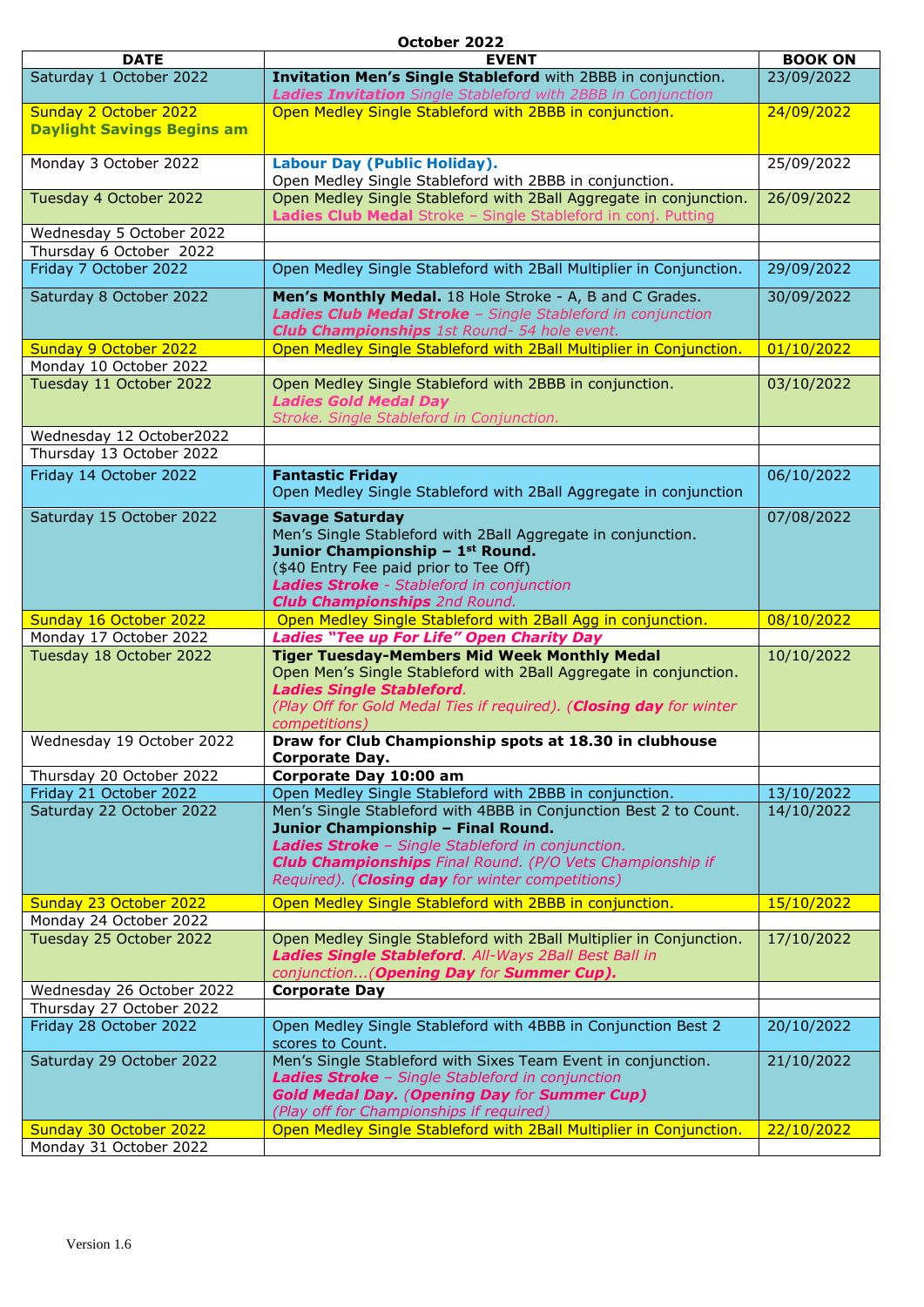#### **November 2022**

|                            | NUVEIIIDEI <i>L</i> ULL                                            |                  |
|----------------------------|--------------------------------------------------------------------|------------------|
| <b>DATE</b>                | <b>EVENT</b>                                                       | <b>BOOK ON</b>   |
| Tuesday 1 November 2022    | <b>Melbourne Cup Gallop</b>                                        | Bookings via     |
|                            | Open 4 person Ambrose.                                             | <b>Golf Shop</b> |
|                            | 07.30 a.m. Breakfast/08.30 a.m. Shotgun start.                     |                  |
|                            |                                                                    |                  |
| Wednesday 2 November 2022  |                                                                    |                  |
|                            |                                                                    |                  |
| Thursday 3 November 2022   |                                                                    |                  |
| Friday 4 November 2022     | Open Medley Single Stableford with 2BBB in conjunction.            | 27/10/2022       |
| Saturday 5 November 2022   | Men's Monthly Medal - 18 Hole Stroke - A, B and C Grades.          | 28/10/2022       |
|                            | Men's Club Championships 72 Hole Stroke tournament.                | at 18:30 in      |
|                            | A, B and C Grades and Senior - Round One.                          | <b>Clubhouse</b> |
|                            | (\$80.00 entry fee to be pre-paid prior to tee off).               |                  |
|                            | Ladies Single Stableford - Captains v Presidents Day               |                  |
|                            | (Play of Gold Medal Ties if required)                              |                  |
| Sunday 6 November 2022     | Open Medley Single Stableford. 2Ball Aggregate in conjunction      | 29/10/2022       |
| Monday 7 November 2022     |                                                                    |                  |
| Tuesday 8 November 2022    | Open Medley Single Stableford-2Ball Aggregate in conjunction       | 31/10/2022       |
|                            | Ladies Single Stableford - 2 Ball Special Sixes in Conj. (AMB)     |                  |
|                            |                                                                    |                  |
| Wednesday 9 November 2022  |                                                                    |                  |
| Thursday10 November 2022   |                                                                    |                  |
| Friday 11 November 2022    | <b>Fantastic Friday</b>                                            | 03/11/2022       |
|                            | Open Medley Single Stableford with 2Ball Aggregate in              |                  |
|                            | conjunction                                                        |                  |
| Saturday 12 November 2022  | Men's Club Championships. Round Two.                               | 04/11/2022       |
|                            | Ladies Single Stableford - 2 Ball Special Sixes in Conj. (AMB)     |                  |
| Sunday 13 November 2022    | Open Medley Single Stableford with 2Ball Multiplier in             | 05/11/2022       |
|                            | Conjunction.                                                       |                  |
| Monday 14 November 2022    |                                                                    |                  |
| Tuesday 15 November 2022   | <b>Tiger Tuesday-Members Mid Week Monthly Medal</b>                | 07/11/2022       |
|                            |                                                                    |                  |
|                            | Open Men's Single Stableford - 2Ball Aggregate in conjunction.     |                  |
|                            | <b>Ladies Single Stableford</b>                                    |                  |
| Wednesday 16 November 2022 |                                                                    |                  |
| Thursday 17 November 2022  |                                                                    |                  |
| Friday 18 November 2022    | Open Medley Single Stableford with 2Ball Multiplier in             | 10/11/2022       |
|                            | Conjunction.                                                       |                  |
| Saturday 19 November 2022  | <b>Competition No. 1</b>                                           | 11/11/2022       |
|                            | Men's Club Championships. Round Three                              |                  |
|                            | <b>Competition No. 2</b>                                           |                  |
|                            | Men's Single Stableford. No Grades. (Members to inform Golf-       |                  |
|                            | Shop on the day if wishing to play in this event)                  |                  |
|                            | Ladies Single Stableford - Best 2 Ball Multi by 3rd Multi in Conj. |                  |
| Sunday 20 November 2022    | Open Medley Single Stableford. 2Ball Aggregate in conjunction.     | 12/11/2022       |
| Monday 21 November 2022    |                                                                    |                  |
| Tuesday 22 November 2022   | Open Medley Single Stableford with 2BBB in conjunction.            | 14/11/2022       |
|                            |                                                                    |                  |
|                            | Ladies Single Stableford. (Aggregate Partner Draw after Round).    |                  |
|                            | <b>Ladies Mid Week Christmas Cheer Day</b>                         |                  |
| Wednesday 23 November 2022 |                                                                    |                  |
| Thursday 24 November 2022  | Corporate Day 8:00 am                                              |                  |
| Friday 25 November 2022    | Open Medley Single Stableford - 4BBB in Conjunction Best 2         | 17/11/2022       |
|                            | scores to Count.                                                   |                  |
| Saturday 26 November 2022  | Competition No. 1 -                                                | 18/11/2022       |
|                            | Members Championship Final Round.                                  |                  |
|                            | <b>Presentation Men's Club Champs- BBQ Approx 5:30</b>             |                  |
|                            | Competition No. 2 - Men's Single Stableford. No Grades             |                  |
|                            | (Members to inform Golf-Shop on the day if wishing to play in      |                  |
|                            | this event)                                                        |                  |
|                            | Ladies Single Stableford. (Aggregate Partner Draw after            |                  |
|                            | <b>Round). Ladies Christmas Cheer Day</b>                          |                  |
| Sunday 27 November 2022    | Open Medley Single Stableford - 2BBB in conjunction.               | 19/11/2022       |
| Monday 28 November 2022    |                                                                    |                  |
| Tuesday 29 November 2022   | Open Medley Single Stableford -2Ball Multiplier in Conj.           | 21/11/2022       |
|                            | Ladies Single Stableford                                           |                  |
|                            |                                                                    |                  |
| Wednesday 30 November 2022 |                                                                    |                  |

**December 2022**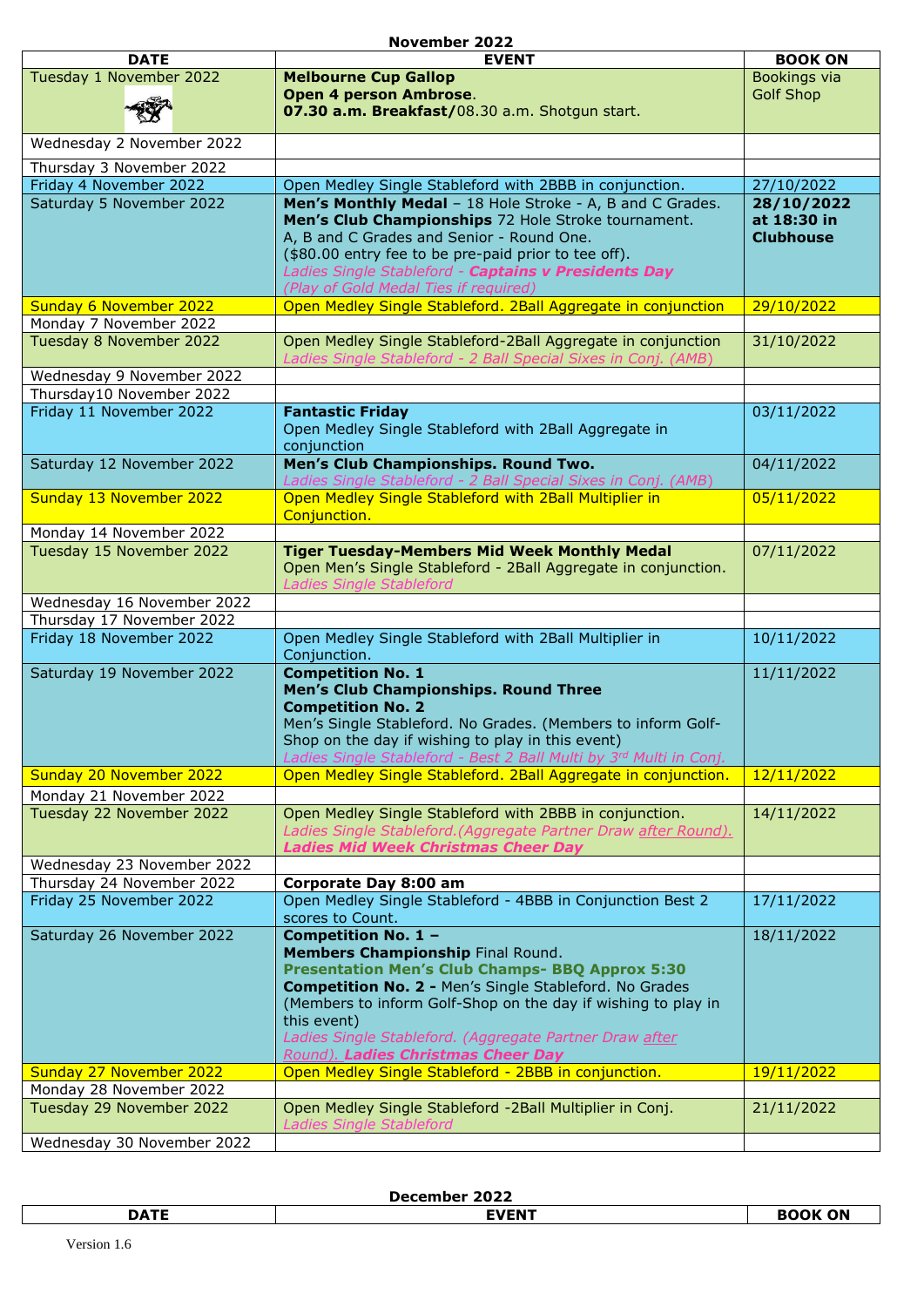| Thursday 1 December 2022   |                                                                                   |            |
|----------------------------|-----------------------------------------------------------------------------------|------------|
| Friday 2 December 2022     | Open Medley Single Stableford with 2BBB in conjunction.                           | 24/11/2022 |
| Saturday 3 December 2022   | Men's 4 Person Ambrose Event.                                                     | 25/11/2022 |
|                            | (3 tee shots per player and recorded on the scorecard).                           |            |
|                            | Ladies Single Stableford                                                          |            |
|                            | Ladies Presentation Night - Function Centre - 6 pm                                |            |
| Sunday 4 December 2022     | Open Medley Single Stableford with 2Ball Aggregate in                             | 26/11/2022 |
|                            | conjunction.                                                                      |            |
| Monday 5 December 2022     |                                                                                   |            |
| Tuesday 6 December 2022    | Open Medley Single Stableford with 2BBB in conjunction.                           | 28/11/2022 |
|                            | <b>Ladies Single Stableford</b>                                                   |            |
| Wednesday 7 December 2022  |                                                                                   |            |
| Thursday 8 December 2022   |                                                                                   |            |
| Friday 9 December 2022     | <b>Fantastic Friday</b>                                                           | 01/12/2022 |
|                            | Open Medley Single Stableford with 2Ball Aggregate in                             |            |
|                            | conjunction.                                                                      |            |
| Saturday 10 December 2022  | Men's Monthly Medal.18 Hole Stroke - A, B and C Grades.                           | 02/12/2022 |
|                            | Ladies Single Stableford - 2Ball Aggregate in Conjunction                         |            |
| Sunday 11 December 2022    | Open Medley Single Stableford with 2Ball Multiplier in                            | 03/12/2022 |
| Monday 12 December 2022    | Conjunction.                                                                      |            |
| Tuesday 13 December 2022   | Open Medley Single Stableford with 4BBB in Conjunction Best 2                     | 05/12/2022 |
|                            | scores to Count.                                                                  |            |
|                            | Ladies Single Stableford                                                          |            |
| Wednesday 14 December 2022 |                                                                                   | 06/12/2022 |
| Thursday 15 December 2022  |                                                                                   |            |
| Friday 16 December 2022    | Open Medley Single Stableford with 2BBB in conjunction.                           | 08/12/2022 |
| Saturday 17 December 2022  | <b>Christmas Cheer Day</b>                                                        | 09/12/2022 |
|                            | Men's Single Stableford. 2Ball Aggregate in conjunction.                          |            |
|                            | Ladies Single Stableford - 2Ball Best Ball in conjunction                         |            |
|                            |                                                                                   |            |
|                            |                                                                                   |            |
| Sunday 18 December 2022    | Open Medley Single Stableford with 2BBB in conjunction.                           | 10/12/2022 |
| Monday 19 December 2022    | <b>Tiger Tuesday-Members Mid-Week Monthly Medal</b>                               | 12/12/2022 |
| Tuesday 20 December 2022   | Open Men's Single Stableford. 2Ball Aggregate in conjunction.                     |            |
|                            | <b>Ladies Single Stableford</b>                                                   |            |
| Wednesday 21 December 2022 |                                                                                   |            |
|                            |                                                                                   |            |
|                            |                                                                                   |            |
| Thursday 22 December 2022  |                                                                                   |            |
| Friday 23 December 2022    | Open Medley Single Stableford with 2Ball Multiplier in                            | 15/12/2022 |
|                            | Conjunction.                                                                      |            |
| Saturday 24 December 2022  | Medley Single Stableford with 2BBB in conjunction.                                | 16/12/2022 |
|                            |                                                                                   |            |
| Sunday 25 December 2022    | <b>Christmas Day (Public Holiday)</b><br><b>Club Open for Lunch</b><br>$\bullet$  |            |
|                            | <b>Course Closed</b><br>$\bullet$                                                 |            |
|                            |                                                                                   |            |
| Monday 26 December 2022    | <b>Boxing Day (Public Holiday) -</b>                                              | 28/11/2022 |
|                            | Open Medley Single Stableford. 2BBB in conjunction.                               |            |
| Tuesday 27 December 2022   | <b>Christmas Day (Additional Public Holiday)</b>                                  | 19/12/2022 |
|                            | Open Medley Single Stableford with 2Ball Multiplier in                            |            |
|                            | Conjunction.                                                                      |            |
| Wednesday 28 December 2022 |                                                                                   |            |
| Thursday 29 December 2022  |                                                                                   |            |
| Friday 30 December 2022    | Open Medley Single Stableford with 4BBB in Conjunction Best 2                     | 22/12/2022 |
| Saturday 31 December 2022  | scores to Count.<br>Medley Single Stableford with 2Ball Aggregate in conjunction. | 23/12/2022 |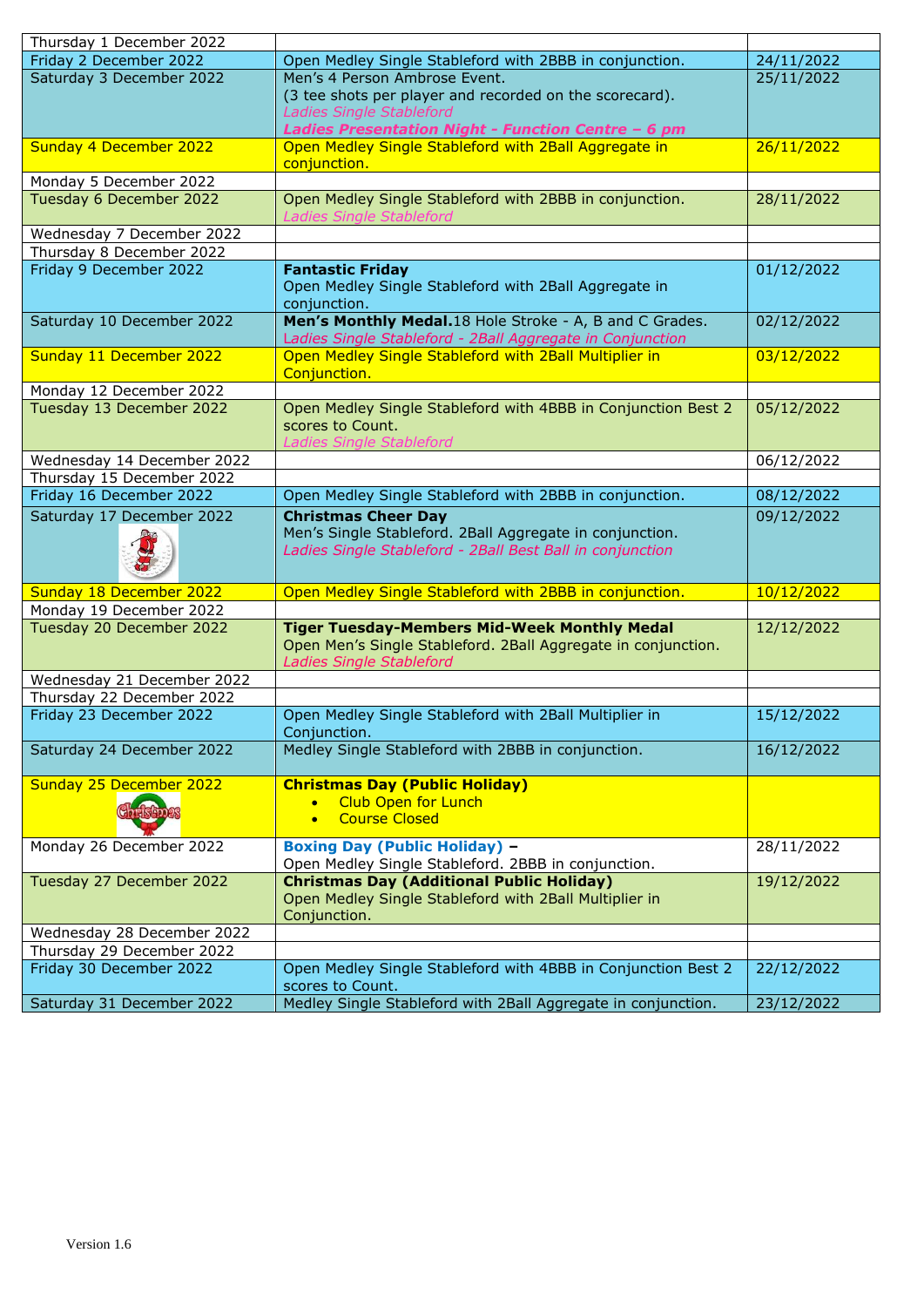#### *MENS MAJOR EVENTS*

| <b><i>January</i></b><br>February |                                                                                            |
|-----------------------------------|--------------------------------------------------------------------------------------------|
| Saturday 5th                      | Qualifying Round for Club Match-play A, B & C Grades & Senior.                             |
| Saturday 12th                     | First Round Club Match Play A and B Grade                                                  |
| Saturday 19th                     | First Round Club Match Play C Grade and Seniors                                            |
|                                   | Second Round Club Match Play A and B Grade.                                                |
| Saturday 26th<br><b>March</b>     | Semi Final of Club Match Play A, B and C Grades and Seniors                                |
| Saturday 5th                      | Gold Medal Day                                                                             |
| Saturday 12th                     | Final of Club Match Play A, B and C Grades and Seniors                                     |
| Tuesday 15th                      | Midweek Gold Medal Day.                                                                    |
| April<br>Sunday $3rd$<br>May      | Vardon                                                                                     |
| June                              |                                                                                            |
| Saturday 18th                     | Jack Quinn Memorial Men's Foursomes Championships 1 <sup>st</sup> Round 18 hole Qualifier. |
| Saturday 25th                     | Men's Foursomes Championships Final Round.                                                 |
| <b>July</b>                       |                                                                                            |
| Saturday 9th                      | Cock of the Walk Qualifying Round                                                          |
| Saturday 16th                     | First round Cock of the Walk                                                               |
| Saturday 23rd                     | Semi-final round Cock of the Walk                                                          |
| Saturday 30th                     | Final of the Cock of the Walk                                                              |
| <b>August</b>                     |                                                                                            |
| Saturday 13th                     | Pink and Blue Day                                                                          |
| Saturday 27th                     | Golf NSW 2 Ball Ambrose Qualifying Round                                                   |
| <b>September</b>                  |                                                                                            |
| Saturday 10th                     | C.B. Russell Mixed Foursomes Championships.                                                |
| Saturday 17th                     | Mixed Foursomes Championships 18 hole playoff if required.                                 |
| <b>October</b><br><b>November</b> |                                                                                            |
| Tuesday 1st                       | Melbourne Cup Gallop                                                                       |
| Saturday 5th                      | 1st Round Club Championships - A, B & C Grades, Senior.                                    |
| Saturday 12th                     | 2nd Round Club Championships - A, B & C Grades, Senior.                                    |
| Saturday 19th                     | 3rd Round Club Championships - A, B & C Grades, Senior.                                    |
| Saturday 26th                     | Final Round Club Championships - A, B & C Grades, Senior.                                  |
| <b>December</b>                   |                                                                                            |
| Saturday 17th                     | <b>Christmas Cheer Day</b>                                                                 |
|                                   |                                                                                            |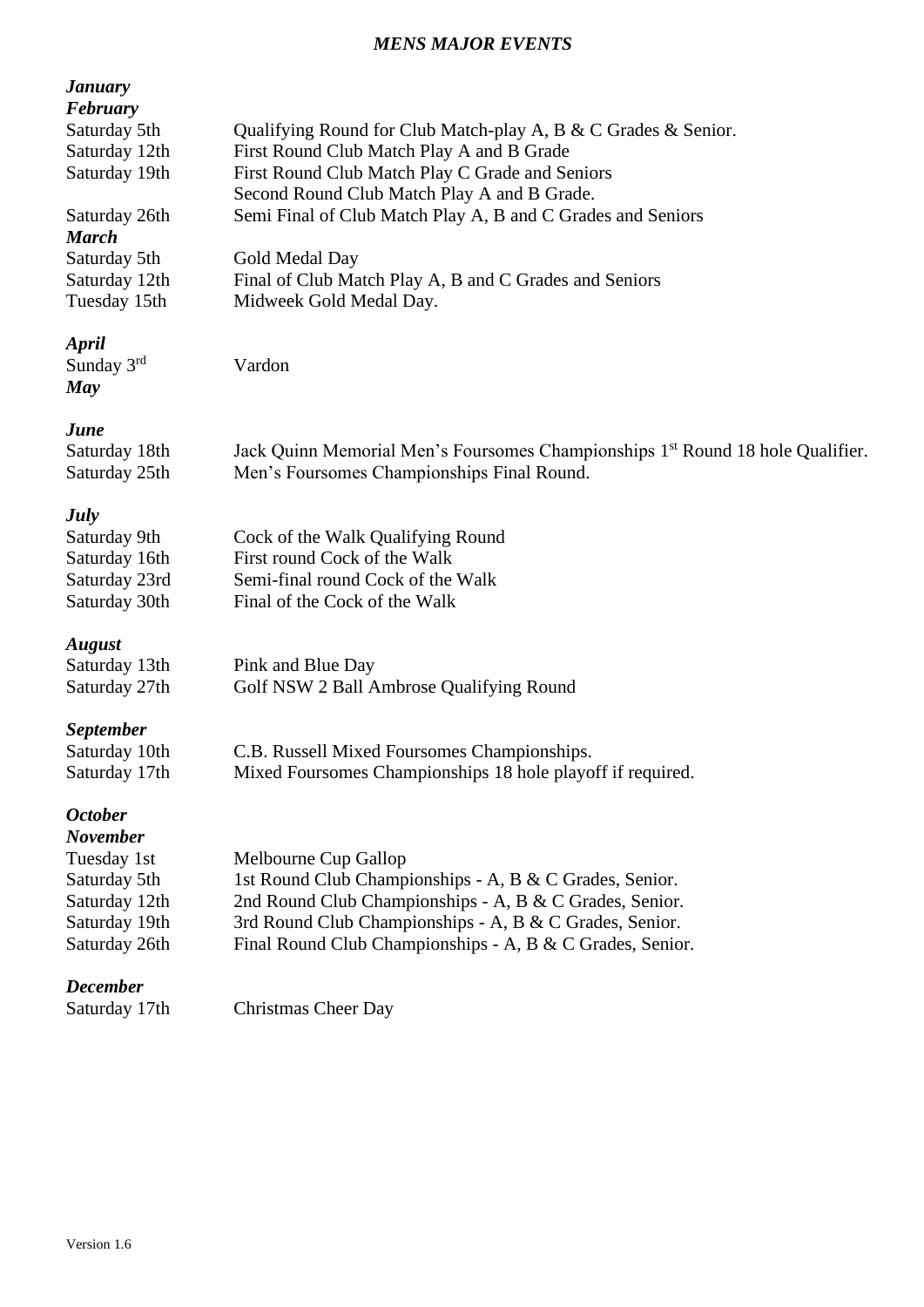#### **Jack Quinn Memorial Mens Foursomes Championships. A, B & C Grades**

- 36 Hole Stroke Event.
- Round 1 Qualifier. Round 2 Qualifiers A Grade 12 pairs, B Grade 12 pairs, C Grade 9 pairs
- Handicaps to be determined by half the aggregate handicap of the pairing.
- **Ties for the championship (Scratch winners) will be decided by a 4 hole play-off on holes 11, 12, 15 and** 18, if still tied sudden death from the 18th. Ties for net score will be determined by Australian Countback System. Ties for Qualifiers will be determined by Count Back.
- $\blacksquare$  Handicaps applicable to the net event are 1/2 of the players combined handicaps.

#### **Members Match Play Championships. A, B & C Grades & Seniors.**

- 16 best gross scores to qualify A and B Grades
- 8 best gross scores to qualify C and Senior Grades.
- The final round of the Match Play championships will be played over 18 holes.
- All matches are to be played on the date and at the time nominated by the Golf Advisory Committee
- Intending entrants must complete an entry form prior to hit-off nominating whether they wish to compete in their Grade, or the Senior division.
- Green fees apply to match play rounds, currently \$12.

#### **Juniors Match Play Championships.**

- A Junior is any person aged under 18 on the day the event commences (i.e. 4 September 2021)
- 8 best nett scores to qualify.
- **•** Minimum number of players for a competition  $-4$ .
- The qualifying round will be 18 hole stroke rounds within the Saturday Junior Competition. All matches of the Match Play championships will be played over 18 holes from the white tees after the final group of the Members Competition.
- All matches are to be played on the date and at the time nominated by the Golf Advisory Committee
- **•** Intending entrants must complete an entry form prior to hit-off.
- Green fees apply to match play rounds, currently \$12.

### **Cock of the Walk**

- Best 8 net scores in the qualifying round will be eligible to play in the match play rounds. In the event of ties, the Australian Countback System will be used to decide any placing.
- All match play rounds must be played on the date and time nominated by the Golf Advisory Committee.
- The handicaps used in the qualifying round will apply for all rounds
- Each round will be played from the Golf Australia fixed permanent markers.
- **Intending starters must complete an entry form and pay the required Competition Fee.**
- Green fees will apply to match play qualifiers, currently \$12.
- Maximum handicap given is 18, in the event a match finishes all square the players go down 19 (first hole played) until a result is produced, handicaps are still applicable.

### **CB Russell Memorial Trophy. Mixed Foursomes Championships**

- The event is open to 7-day Members of Lakeside Golf Club-Camden.
- To be played as an 18-hole competition, and to be played at a date and time set by the Golf Advisory Committee
- The champions will be the pairing returning the lowest gross score.
- **•** Ties for the Championship (Scratch winners) will be decided by a 18 hole playoff, if still tied sudden death starting from the 1st tee. In the event of a tie for the best net score, the Australian Countback System will decide the winners.
- **•** The male Members will play from the fixed blue distance markers. Ladies will play from the red fixed distance markers.
- Handicaps applicable to the net event are 1/2 of the players combined handicaps.
- Ball Competition will be conducted on net score.
- Ladies to hit off the odd numbered tees.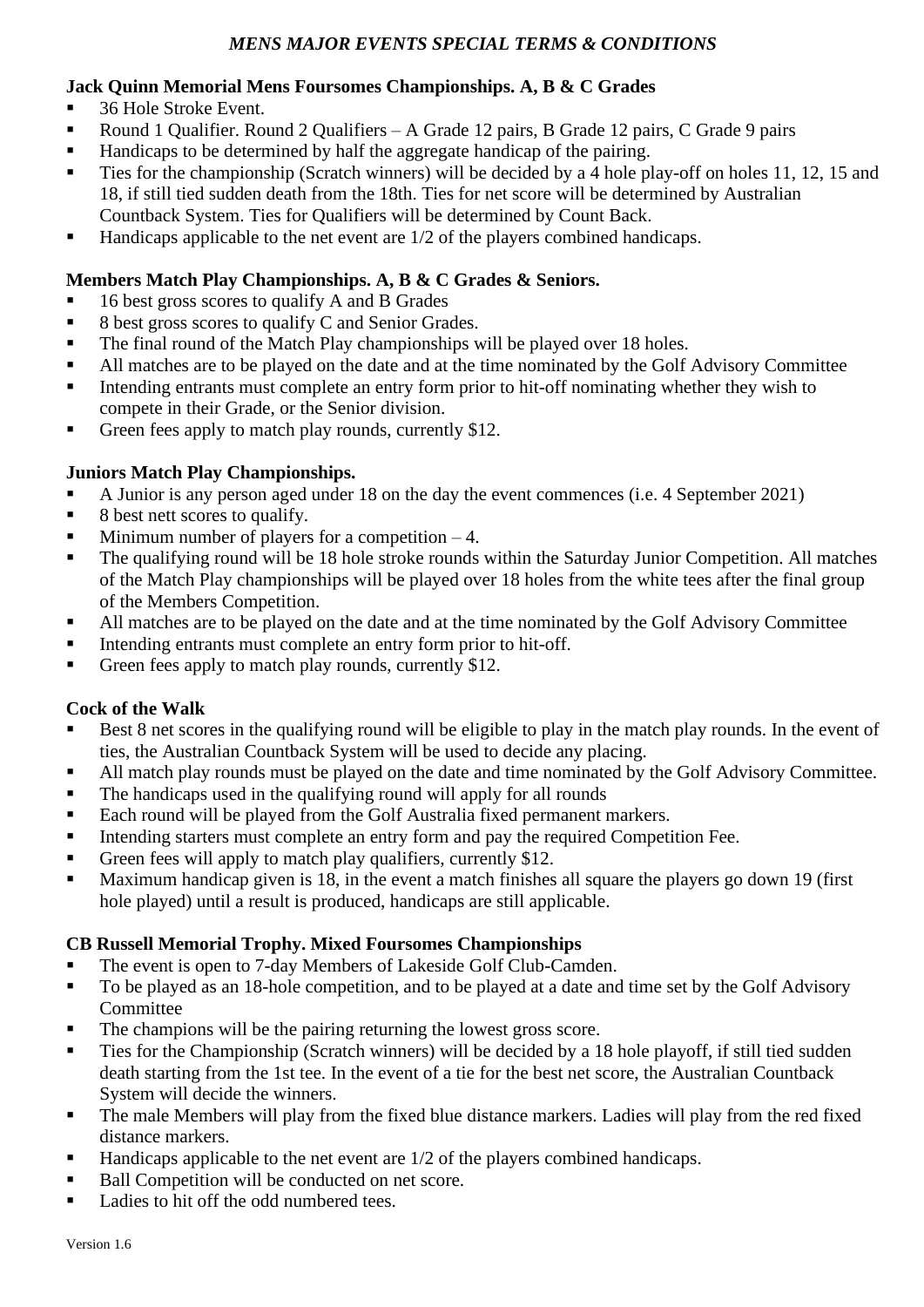#### **Mens and Ladies Golf NSW 2 Ball Ambrose**

- *.* Compulsory Entry Fee \$5 per pair Payable prior to hit off.
- . 6 tee shots per player & to be recorded on score card
- . Winners must be available to play Metro Final TBA October
- . If successful must be available for State Final at Bonville.

#### *JUNIOR & CADET COMPETITIONS*

**Competitions** for Junior and Cadet Members are conducted on Saturday afternoon and on other days where programmed.

Juniors must have the approval of the Golf Advisory Committee before playing in any Members Competitions.

Cadets may not play in Members Competitions, the Junior Championship or Junior Match Play Championship.

Juniors and Cadets may be eligible to represent the Club in inter club Pennant Matches.

Every Saturday 9 Hole Single Stableford Competition played from the white markers.

#### *April*

Saturday  $30<sup>th</sup>$  18 hole Qualifying Round for Junior Match-play.

#### **May**

| Saturday 14 <sup>th</sup> | First Round Junior Match-play. |
|---------------------------|--------------------------------|
| Saturday 21st             | Semi Final Junior Match-play.  |
| Saturday 28th             | Final Junior Match-play.       |

Green fees apply to match play rounds, currently \$12.

#### **October**

| Saturday 15th | Junior Championship-Round 1 |
|---------------|-----------------------------|
| Saturday 22nd | Junior Championship-Round 2 |

#### **\$40.00 entry fee to be pre-paid prior to Round 1 tee off.**

#### **Note**

- All matches of the Match Play Championships will be played from the white tees over 18 holes after the final group of the Members Competition.
- All matches of the Junior Championships will be played from the white tees over 18 holes after the final group of the Members Competition.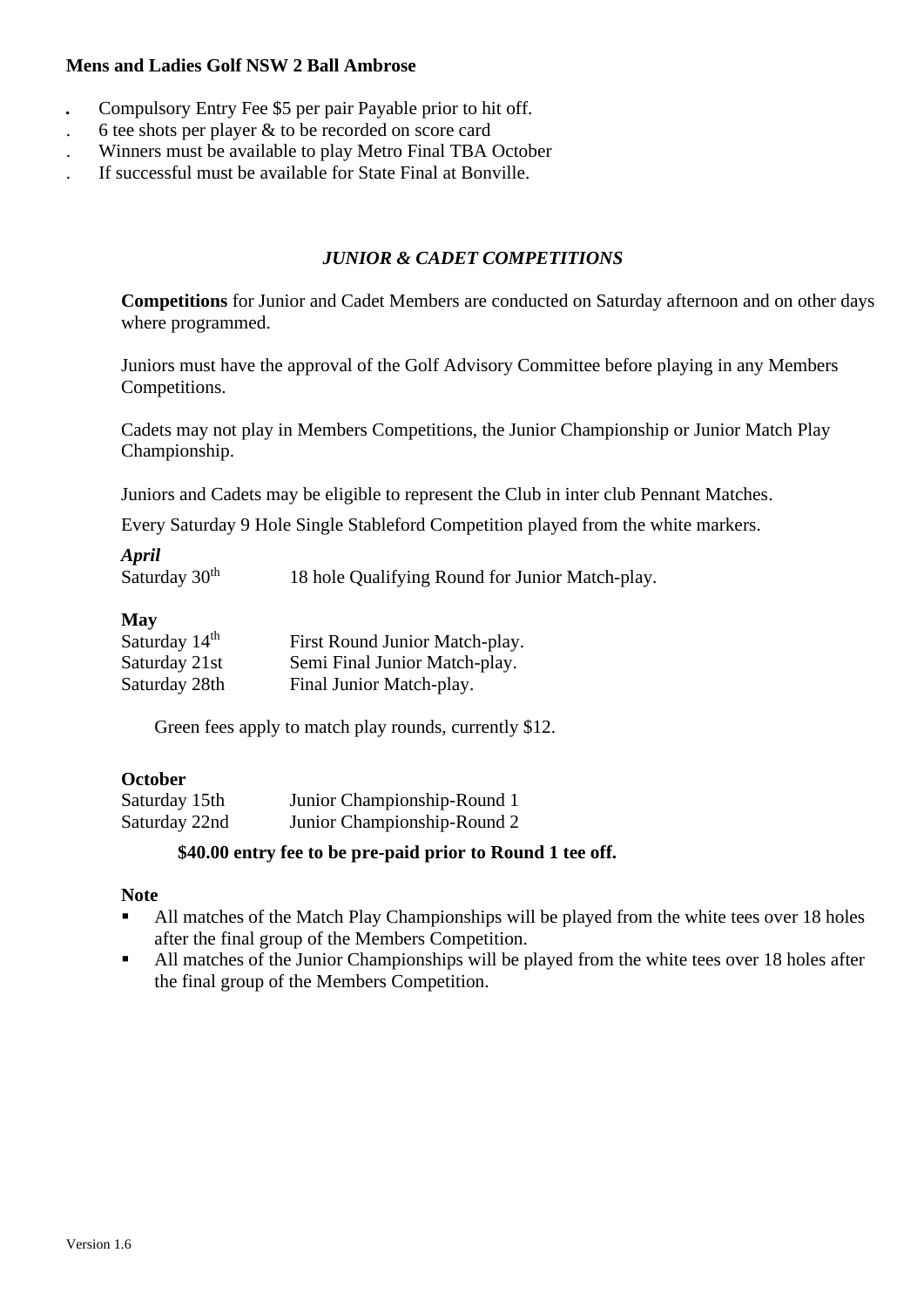## **Ladies Major Events 2022**

#### **Annual Meeting:** 24<sup>th</sup> September, 2022. Commence 8:30

*Welcome Day/Opening Days/Closing Days:*

|                     |                                | Winter Competitions. 4 Pointers, Eclectic, Point Score, Gobblers & Summer Cup |
|---------------------|--------------------------------|-------------------------------------------------------------------------------|
| <b>WINTER</b>       | <b>SATURDAY</b>                | <b>TUESDAY</b>                                                                |
| <b>COMPETITIONS</b> |                                |                                                                               |
| <b>OPENING DAY</b>  | 26 <sup>th</sup> February 2022 | $22nd$ February 2022                                                          |
| <b>CLOSING DAY</b>  | $22nd$ October 2022            | 18 <sup>th</sup> October 2022                                                 |
| <b>SUMMER CUP</b>   |                                |                                                                               |
| CLOSING DAY 21/22   | 19th February 2022             | 15 <sup>th</sup> February 2022                                                |
| OPENING DAY 22/23   | $29th$ October 2022            | 25 <sup>th</sup> October 2022                                                 |

#### **Club Championships & Mid-Week Championships incl Stableford Championship** – 54 Holes **Club Championship Mid-Week**

|                     | $\sim$ 180 $\sim$ 118111 $\mu$ |                              |
|---------------------|--------------------------------|------------------------------|
|                     |                                | Championship                 |
|                     | <b>SATURDAY</b>                | <b>TUESDAY</b>               |
| Round 1             | $8^{th}$ October 2022          | 15th March 2022              |
| Round 2             | $15^{th}$ October 2022         | 22 March, 2022               |
| <b>Final Round</b>  | 22 <sup>nd</sup> October 2022  | 29 <sup>th</sup> March, 2022 |
| Playoff if Required | $29th$ October 2022            | $5th$ April 2022             |

#### **Veterans Championships & Veterans Mid Week Championships**– 36 Holes

|                     | <b>Vets Club</b>              | <b>Vets Mid-Week</b>         |
|---------------------|-------------------------------|------------------------------|
|                     | <b>SATURDAY</b>               | <b>TUESDAY</b>               |
| Round 1             | 8 <sup>th</sup> October 2022  | 15th March 2022              |
| <b>Final Round</b>  | $15^{th}$ October 2022        | 22 March, 2022               |
| Playoff if Required | 22 <sup>nd</sup> October 2022 | 29 <sup>th</sup> March, 2022 |

#### **Golf NSW Medal & RLCC Salver, Bowl & Bronze Salver – Best 3 of 6 Rounds SATURDAY TUESDAY**

| Round 1 | $26TH$ February 2022        | $15th$ March 2022         |
|---------|-----------------------------|---------------------------|
| Round 2 | 26 <sup>th</sup> March 2022 | $29th$ March 2022         |
| Round 3 | $30th$ April 2022           | $3rd$ May 2022            |
| Round 4 | 28 <sup>th</sup> May 2022   | 31 <sup>st</sup> May 2022 |
| Round 5 | $25th$ June 2022            | $5th$ July 2022           |
| Round 6 | $30th$ July 2022            | $2nd$ August 2022         |

#### **Gold Medal Day (Medal Play off)**

|                      | <b>SATURDAY</b>               | <b>TUESDAY</b>       |
|----------------------|-------------------------------|----------------------|
|                      | $29th$ October 2022           | $11th$ October 2022  |
| Play off if Required | 5 <sup>th</sup> November 2022 | $18th$ October, 2022 |

#### **Individual Match Play**

#### **Ruth Treuer Trophy Saturday & Wilga Longworth Trophy Tuesday**

|                         | <b>SATURDAY</b>  | <b>TUESDAY</b>   |
|-------------------------|------------------|------------------|
| <b>Qualifying Round</b> | $25th$ June 2022 | $31st$ May 2022  |
| <b>Quarter Final</b>    | $2nd$ July 2022  | $7th$ June 2022  |
| Semi Final              | $9th$ July 2022  | $14th$ June 2022 |
| Final                   | $16th$ July 2022 | $21st$ June 2022 |

#### **Foursomes**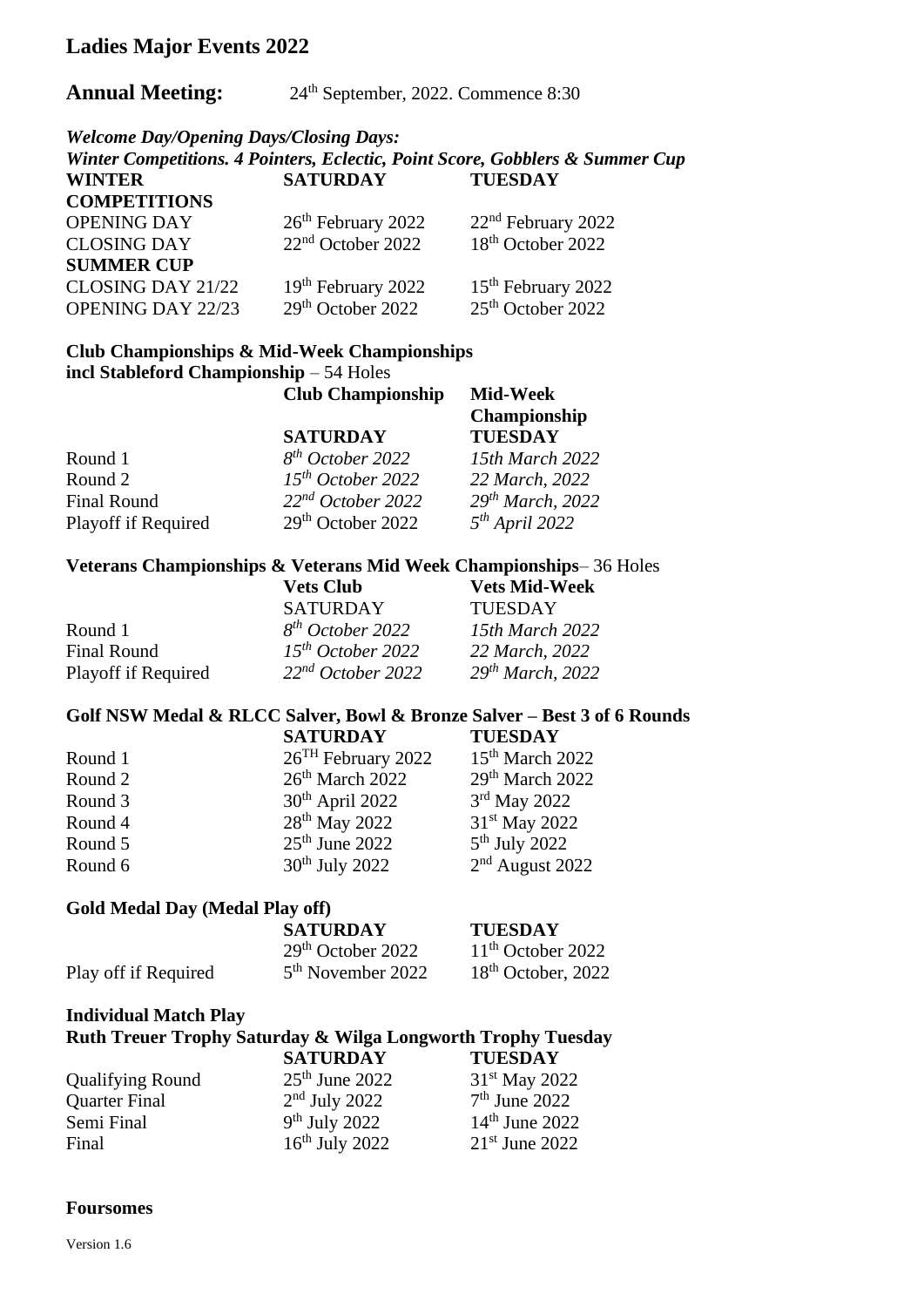Version 1.6

# **SATURDAY TUESDAY**

# $5<sup>th</sup>$  March 2022 Veterans  $4<sup>th</sup>$  June 2022<br>Veterans Play off if required  $18<sup>th</sup>$  June 2022  $4<sup>th</sup>$  June 2022 Mid Week Canadian 12<sup>th</sup> April 2022

**Chick of the Walk**

Veterans Play off if required

Qualifying Round  $30^{th}$  April 2022<br>Quarter Final  $7^{th}$  May 2022 Quarter Final 7 Semi Final 14<sup>th</sup> May 2022 17<sup>th</sup> May 2022 Final 21<sup>st</sup> May 2022 24<sup>th</sup> May 2022

### **Other Major Events**

Dorothy Horn Shield  $26<sup>th</sup>$  February 2022 15<sup>th</sup> March 2022 Memorial Trophy  $23<sup>rd</sup>$  July 2022  $26<sup>th</sup>$  July 2022 Super Vets v The Rest 24<sup>th</sup> September 2022 Captains v President Veterans Challenge Brooch 23<sup>rd</sup> April 2022 26<sup>th</sup> April 2022<br>
Xmas Cheer Day 26<sup>th</sup> November 2022 22<sup>nd</sup> November 2022  $X$ mas Cheer Day  $26<sup>th</sup>$  November 2022 Presentation Night

#### **Other**

Grade Host Friday Penny Kelly Day Monday Silver Pennants Host Monday 28<sup>th</sup> March 2022 Bronze 1 Pennants Host Monday 16<sup>th</sup> May 2022<br>WG Nepean Pennants Sunday 18<sup>th</sup> September WG Nepean Pennants Sunday Tee Up For Life Monday 17<sup>th</sup> October 2022

Mixed  $10^{th}$  September 2022

# **SATURDAY TUESDAY**

### **SATURDAY TUESDAY**

5<sup>th</sup> November 2022 3rd December 2022

 $4<sup>th</sup>$  March 2022  $7<sup>th</sup>$  March 2022

3<sup>rd</sup> May 2022  $10<sup>th</sup>$  May 2022

Championships Round 1 Championships Round 2 12<sup>th</sup> March 2022